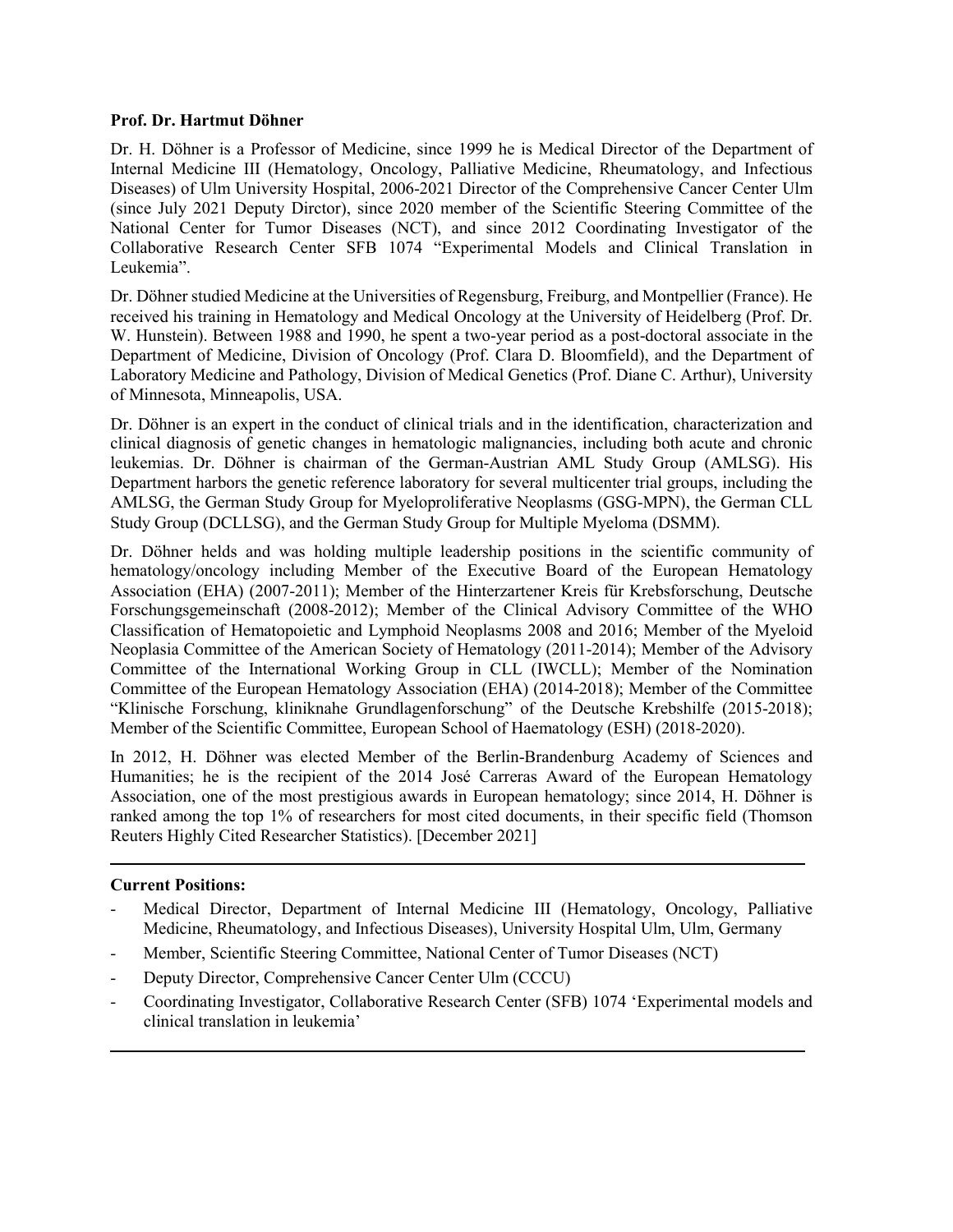| <b>Place of Birth:</b>          | Bad Kreuznach, Germany                                                             |
|---------------------------------|------------------------------------------------------------------------------------|
| <b>University Education:</b>    |                                                                                    |
| 1976-1977                       | University of Regensburg Medical School, Regensburg, Germany                       |
| 1977-1979                       | University of Freiburg Medical School, Freiburg, Germany                           |
| 1979-1980                       | One year scholarship at the University of Montpellier Medical                      |
|                                 | School, Montpellier, France                                                        |
| 1980-1983                       | University of Freiburg Medical School, Freiburg                                    |
| Degrees:                        |                                                                                    |
| 1985                            | Doctor of Medicine, University of Freiburg Medical School,                         |
|                                 | Freiburg, Germany                                                                  |
| 1994                            | Private Dozent (Habilitation), University of Heidelberg Medical                    |
|                                 | School, Heidelberg, Germany                                                        |
| 1999                            | Professor of Medicine, University of Ulm                                           |
| <b>Board Certification</b>      |                                                                                    |
| 1993                            | Internal Medicine                                                                  |
| 1998                            | Hematology and Oncology                                                            |
| <b>Professional Experience:</b> |                                                                                    |
| 1983-1985                       | Residency in Surgical Pathology, Institute of Pathology, St.                       |
|                                 | Vincentius-Krankenhäuser (Prof. H.M. Schneider, Dr. H.                             |
|                                 | Wolfmüller), Karlsruhe, Germany                                                    |
| 1985-1988                       | Training in Internal Medicine / Hematology/Oncology,                               |
|                                 | Medizinische Klinik and Poliklinik V (Prof. W. Hunstein),                          |
|                                 | University of Heidelberg, Germany                                                  |
| 1988-1990                       | Postdoctoral Associate in the Department of Medicine, Division                     |
|                                 | of Oncology (Prof. Clara D. Bloomfield), and the Department of                     |
|                                 | Laboratory Medicine and Pathology, Division of Medical                             |
|                                 | Genetics (Prof. Diane C. Arthur), University of Minnesota,<br>Minneapolis, MN, USA |
| 1990-1993                       | Training in Internal Medicine / Hematology/Oncology,                               |
|                                 | Medizinische Klinik and Poliklinik V (Prof. W. Hunstein),                          |
|                                 | University of Heidelberg, Germany                                                  |
| 1993-1999                       | Oberarzt, Division of Hematology/Oncology and Rheumatology;                        |
|                                 | Department of Medicine (Director Prof. Dr. W. Hunstein; since                      |
|                                 | 1997: Prof. A.D. Ho), University of Heidelberg, Heidelberg,                        |
|                                 | Germany                                                                            |
| 2003-2011                       | Director, Department of Medicine, University Hospital Ulm                          |
| Since 1999                      | Medical Director, Department of Internal Medicine III, University                  |
|                                 | of Ulm Medical Center                                                              |
| Since 2006                      | Director, Comprehensive Cancer Center Ulm (CCCU)                                   |
| Since 2012                      | Coordinator, Collaborative Research Center (SFB)<br>1074                           |
|                                 | 'Experimental models and clinical translation in leukemia'                         |
| 2014-2015                       | Vice President for Medicine and Diversity, Ulm University                          |
| 2018-2020                       | Director, Department of Medicine, University Hospital Ulm                          |
| <b>Memberships</b>              |                                                                                    |
| 1993                            | American Society of Hematology                                                     |
| 1996                            | German Society of Hematology/Oncology                                              |
| 2001                            | European Hematology Association                                                    |
| 2002                            | American Society of Clinical Oncology                                              |
| 2006                            | Deutsche Krebsgesellschaft                                                         |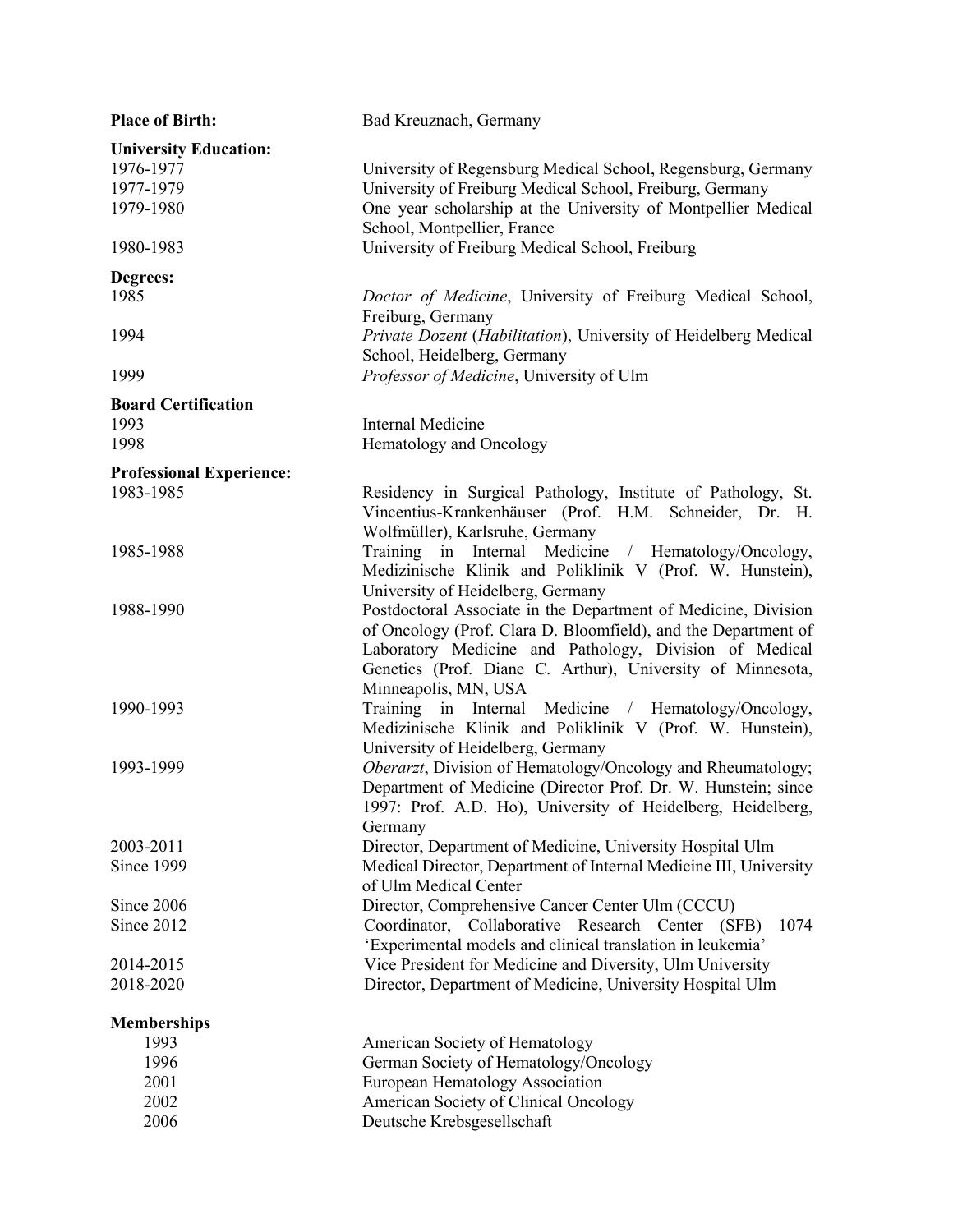| <b>Awards</b> |                                                                                                                                                                                                                                    |
|---------------|------------------------------------------------------------------------------------------------------------------------------------------------------------------------------------------------------------------------------------|
| 1979-80       | Scholar, Deutscher Akademischer Austauschdienst                                                                                                                                                                                    |
| 1988-90       | Research Scholar, Mildred Scheel Stiftung                                                                                                                                                                                          |
| 1995          | Leukemia Clinical Research Award                                                                                                                                                                                                   |
|               | of the German Society of Hematology/Oncology                                                                                                                                                                                       |
| 2009          | Recipient of the Kenneth McCredie Lectureship, International<br>Association for Comparative Research on Leukemia and Related<br>Disorders (IACRLRD), Ohio, USA                                                                     |
| 2010          | Anita- and Cuno-Wieland Research Award for Translational                                                                                                                                                                           |
|               | Cancer Research, University of Heidelberg                                                                                                                                                                                          |
| 2011          | Wilhelm-Warner Award for Cancer Research, Hamburg                                                                                                                                                                                  |
| 2012          | Elected member, Berlin-Brandenburg Academy of Sciences and                                                                                                                                                                         |
|               | Humanities                                                                                                                                                                                                                         |
| 2014          | José Carreras Award of the European Hematology Association                                                                                                                                                                         |
|               | (EHA)                                                                                                                                                                                                                              |
| 2019          | Medal of the Polish Society of Haematologists and<br>Transfusiologists in acknowledgement of his special merit in the<br>field of international haematology and his significant contribution<br>to the development of this science |
| 2019          | Binet-Rai Medal of the International Workshop of Chronic                                                                                                                                                                           |
|               | Lymphocytic Leukemia in acknowledgement of his outstanding<br>scientific achievements in CLL research                                                                                                                              |
| 2021          | Johann-Georg-Zimmermann-Medaille 2020/2021 for Cancer                                                                                                                                                                              |
|               | Research                                                                                                                                                                                                                           |
| 2021          | Yohei Ito Memorial Lecture, XXX IACRLRD Smposium<br>"Precision Medicine in AML". Beirut, Libanon                                                                                                                                   |
| Since 2014    | Clarivate Web of Science Highly Cited Researcher -<br>In recognition of ranking among the top 1% of researchers for<br>most cited documents, in their specific field                                                               |

## **Review for Journals and Organisations**

- Annals of Hematology
- Blood
- European Journal of Immunology
- Genes Chromosomes and Cancer
- Haematologica/The Hematology Journal
- International Journal of Cancer
- Journal of Clinical Oncology
- Lancet
- Leukemia
- New England Journal of Medicine
- Associazione Italiana per la Ricerca sul Cancro
- Boehringer Ingelheim Foundation
- Deutsche Forschungsgemeinschaft
- Deutsche Krebshilfe
- Elke Kröner Fresenius Stiftung
- German-Israeli Foundation for Scientific Research and Development
- Medical Research Council, London, England
- Wilhelm-Sander Stiftung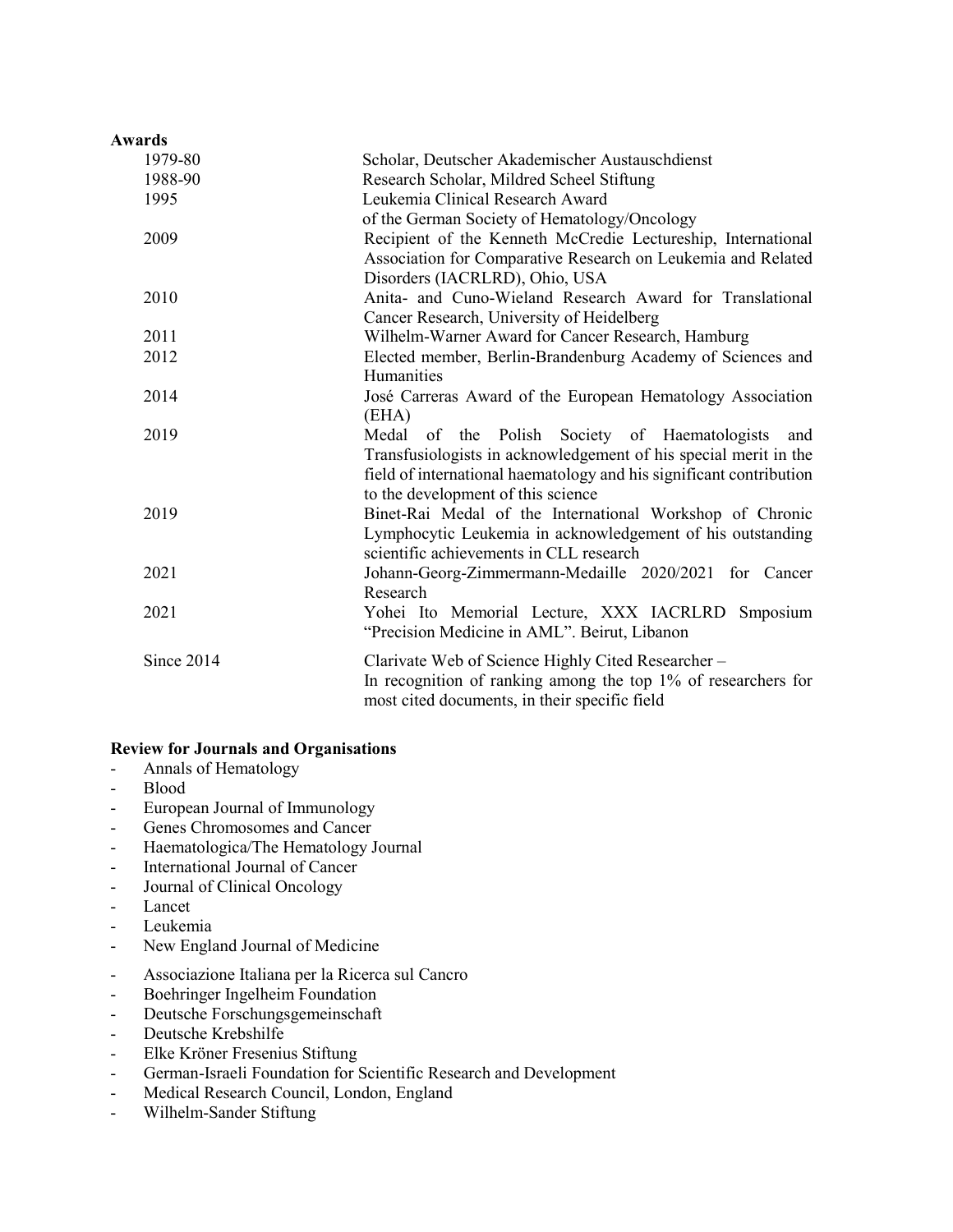## **Board / Committee Member**

- Comprehensive Cancer Center Ulm (CCCU)
- Kompetenznetz "Acute and Chronic Leukemias"
- Scientific Committee of the *International Workshop of Chronic Lymphocytic Leukemia* (IWCLL)
- Elected Member (2004-2008), "Fachkollegium Medizin", Deutsche Forschungsgemeinschaft
- Member, Leukemia Correlative Science Committee, Cancer and Leukemia Group B (CALGB), since 2006
- Member, Clinical Advisory Committee, WHO Classification of Hematopoietic and Lymphoid Neoplasms 2008
- Project Leader, Educational Committee, European Hematology Association (2005-2008)
- Member, Board (2003-2007), European Hematology Association (EHA)
- Member, Executive Board (2007-2012), European Hematology Association (EHA)
- Member, Hinterzartener Kreis für Krebsforschung, DFG (2008-2012)
- Elected Member, World Committee, International Association for Comparative Research on Leukemia and Related Disorders (IACRLRD) (2009-2013)
- Board of Directors, On-line Master Program "Advanced Oncology", Ulm University
- Elected Member, Myeloid Neoplasia Committee, American Society of Hematology (2010-2013)
- Scientific Advisory Board, Center for Hematology and Regenerative Medicine (HERM), Karolinska Institute, Stockholm (since 2011)
- Appointed member, Haematology Working Group, Topic Advisory Group (TAG) for Internal Medicine, International Classification of Diseases (ICD), 11<sup>th</sup> edition (2011)
- Member of Advisory Board, Comprehensive Cancer Center Düsseldorf (since 2013)
- Member, Clinical Advisory Committee, WHO Classification of Hematopoietic and Lymphoid Neoplasms 2014
- Member, Nomination Committee, European Hematology Association (EHA)
- Member, Committee 'Klinische Forschung, kliniknahe Grundlagenforschung', Deutsche Krebshilfe (2014-2018)
- Member, Scientific Committee of the European School of Haematology (ESH) (2018-2020)
- Member, Scientific Advisory Board, Center for Cancer Research of Marseille (CRCM) and Institut Paoli-Calmettes (IPC), Marseille, France (since 2019)

# **Invited Faculty (Selected International Meetings, since 2015)**

- Acute Leukemias XV Biology and Treatment Strategies: Molecularly Targeted Therapies Strategies of the AMLSG. Munich, February 22-25, 2015
- Acute Leukemias XV Biology and Treatment Strategies: Molecularly Targeted Therapies Strategies of the AMLSG. Munich, February 22-25, 2015
- AML & MM 2015: Akute Myeloische Leukämie Zukünftige Entwicklungen und aktuelle Studien. Graz, February 27, 2015
- L'Ematologia Nell'Era Post-Genomica: La Medicina Di Precisione: Genomic application in the clinic: acute myeloid leukemia. Pavia, Italy, 23. May 2015
- 20<sup>th</sup> Congress of the European Hematoloy Association, Haematologica Celebration Session: 'Translating Molecular Genetics of AML into Clinical Care'. Vienna, 13<sup>th</sup> June 2015
- ESH International Conference on Acute Myeloid Leukemia "Molecular and Translational": Advances in Biology and Treatment. Budapest: "Treatment of older patients considered not suitable for intensive chemotherapy." Hungary, September 2015
- Leukemia & Lymphoma 2015: "Genomics in AML. Contributions to understanding Biology and Designing Therapy". Dubrovnik, Croatia, September 23-25 2015.
- IV Eurasian Hematology Forum: "Molecular Genetics Guiding Treatment of Acute Myeloid Leukemia". St. Petersburg, March 4, 2016.
- Hematological Malignancies: From Mechanisms to Therapy Symposium: "Translating Molecular Genetics of AML into Clinical Care". Institute of European Oncology, Milano, March 10, 2016.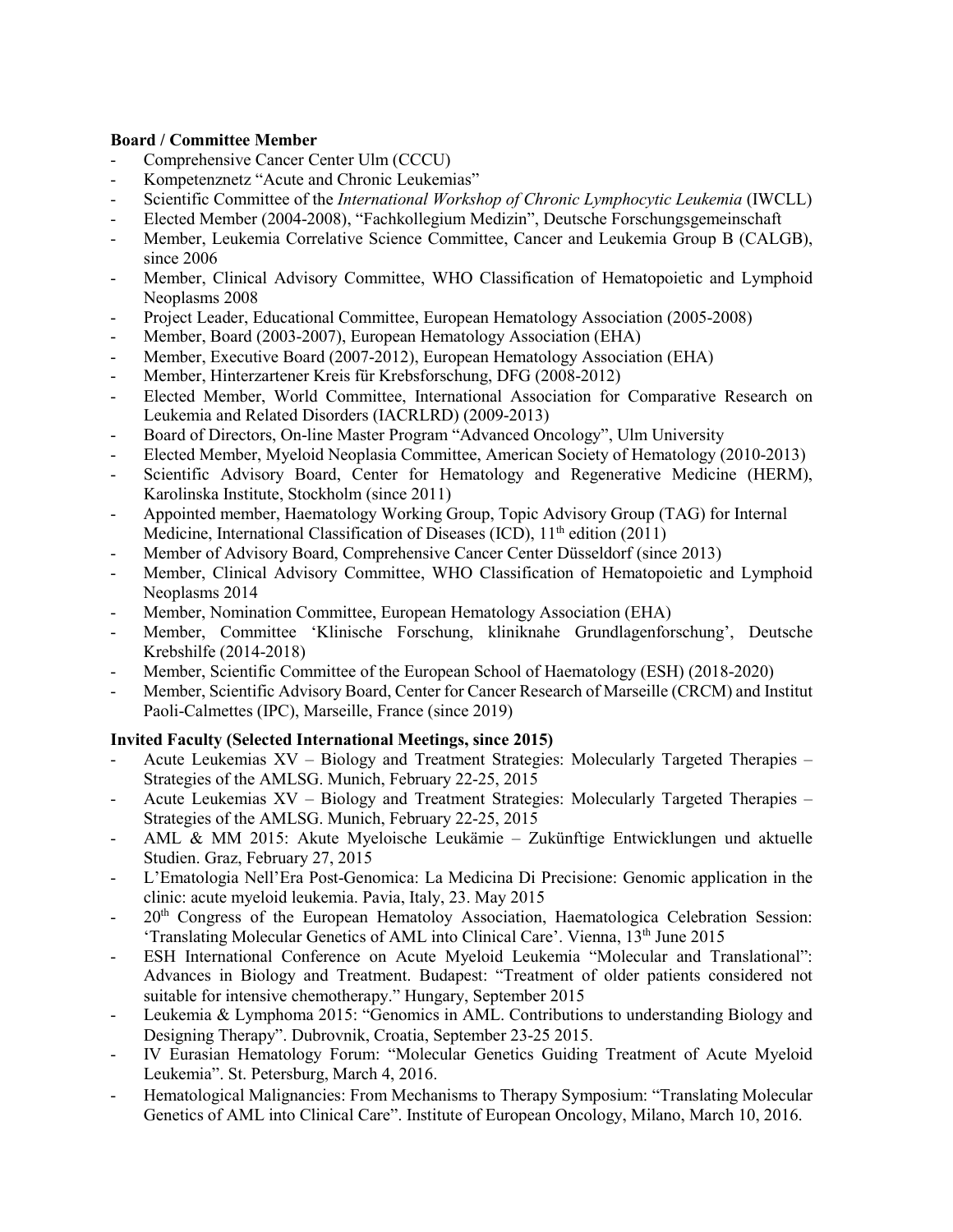- 36e Congrès de la Société Française d'Hématologie: "Prognostic Molecular Markers in AML". Paris, March 24, 2016.
- New Drugs in Hematology: "Acute Myeloid Leukemia State of the Art of Treatment". Bologna, May 9-11, 2016.
- 2nd International Conference Clinical and Experimental Hematology: "Clinical trial design based on molecular heterogeneity of AML". Kazimierz Dolny, Poland, May 20-22, 2016.
- QOL-One MDS and AML Meetings: "Molecular genetics guiding treatment of AML". Reggio Calabria, Italy, September 16-18, 2016.
- Vidaza AML Launch meeting: "AZA AML 001: International phase 3 study of azacitidine vs conventional care regimens". Madrid, Spain, October 1, 2016.
- Joint Symposium of the Spanish Society of Hematology (SEHH) and European Hematology Association (EHA): "Unsolved questions to be addressed by European clinical trials in in AML". Santiago de Compostela, Spain, October 22, 2016.
- Acute Leukemias XVI Meeting: "Risk-adapted therapy of AML AMLSG trials." Munich, February 19-21 2017.
- ESH Training Course on WHO Classification: "Genotype-tailored therapy of AML". Dublin, Ireland, March 9-11, 2017.
- Spring Meeting of the Austrian Society of Hematology and Medical Oncology (OeGHO): "Classification and risk stratification of AML". Bregenz, Austria, April 6-8, 2017.
- 41st Catalan Society of Hematology Annual Symposium: "New therapeutic strategies towards molecular targets in AML: logistics and results". Barcelona, Spain, June 2, 2017.
- 22<sup>nd</sup> Congress of the European Hematoloy Association: Novartis Satellite Symposium: "Current recommendations for genetic testing in AML". Madrid, Spain, June 22-25, 2017.
- 22<sup>nd</sup> Congress of the European Hematoloy Association: Abbvie Satellite Symposium: "Efficacy and safety of AML therapy: Current recommendations for diagnosis and management". Madrid, Spain, June 22-25, 2017.
- Personalized treatment strategies on myeloid neoplasms: "2017 ELN recommen-dations for AML." Milano, Italy, September 25-26, 2017.
- Actualización en el Tratamiento de la Leucemia Aguda: "New treatment strategies in younger adult patients." Madrid, September 28-30, 2017.
- XXVIII Symposium of the International Association for Comparative Research on Leukemia and Related Diseases (IACRLRD): "Molecular targets in AML". Houston, October 30 – November 1, 2017.
- 59<sup>th</sup> Meeting of the American Society of Hematology (ASH), AML Satellite Symposium "Targeting with FLT3 Tyrosine Kinase Inhibitors in Acute Myeloid Leukemia": "German-Austrian AML Study Group experience with FLT3 inhibitors in AML". Atlanta, December 8-12, 2017.
- 7th Annual Symposium on Hematological Malignancies (Critical Reviews) | Saudi Arabia: "AML 2018: State of the Art" and "The Emerging Role of Novel Therapies for AML". Riyadh, Saudi Arabia, March 3, 2018.
- BFM Plenary Meeting: Keynote Lecture "Diagnostics and therapy of AML in adults State-ofthe-Art 2018". Ulm, March 23, 2018.
- Personalized therapies in myeloid neoplasms: "Personalised approach to AML". Milano, May 3, 2018.
- Meet the Expert: "Factors with prognostic impact in elderly patients with AML and how to improve the outcome". Madrid, May 30, 2018.
- 23<sup>rd</sup> Congress of the European Hematology Association: "Molecular characterization as a basis for novel treatment paradigms in AML". Stockholm, June 17, 2018.
- Karolinska Hematology Seminar XVI: "Acute myeloid leukemia: an update". Rånäs Castle, Norrtälje, Sweden, September 13-14, 2018.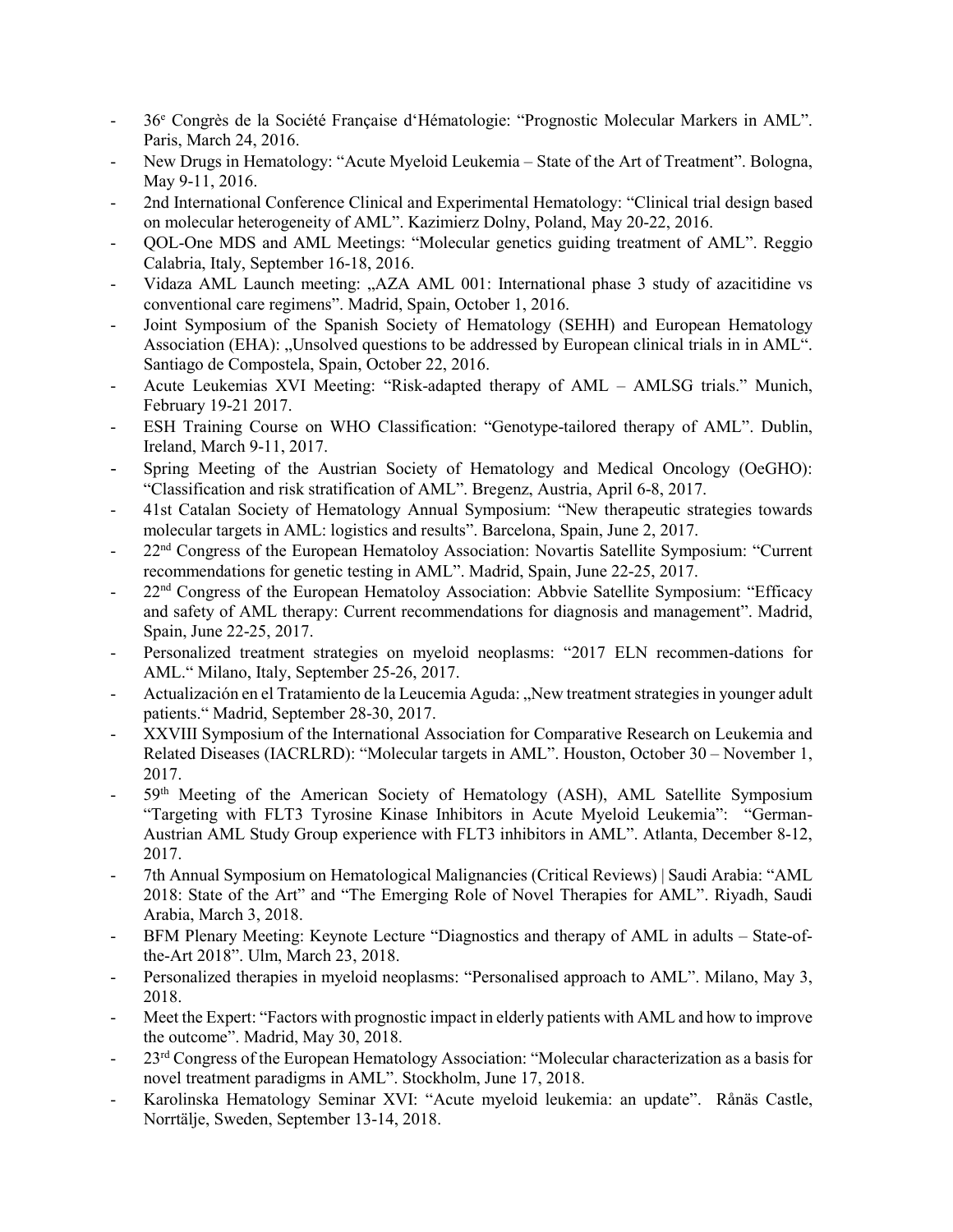- Actualización en el Tratamiento de la Leucemia Aguda: "Targeted agents in AML", "The AMLSG experience with FLT3 inhibitors". Madrid, Spain, September 28-29, 2018.
- The 80th Annual Meeting of Japanese Society of Hematology: "Molecular targeted therapy of acute myeloid leukemia ". Osaka, Japan, October 12, 2018.
- Singapore General Hospital and National University Hospital Singapore: "Overview of AML management landscape". Singapore, January 31-February 1, 2019.
- Acute Leukemia XVII (ISALXVII) Biology and Treatment Strategies: "Molecular Targeted Therapies in AMLSG Portfolio". Munich, February 25, 2019.
- 7th International Congress on Leukemia Lymphoma Myeloma: "AML Treatment Beyond 3+7". Istanbul, Turkey, May 2-4, 2019.
- VI Eurasian Hematology Forum: "Molecular genetics guiding treatment of AML". Moscow, Russian Federation, May 17-19, 2019.
- 28<sup>th</sup> Congress of the Polish Society of Haematology and Transfusion Medicine: "Molecular Background of AML". Łódź, Poland, September 12-14, 2019
- QOL-One IV Annual Hematology Conference: "AML beyond '3+7'". Reggio Calabria, September 18-20, 2019
- Scientific chair, ESH 5th International Conference on AML "Molecular and Translational": Advances in Biology and Treatment. Estoril, Portugal, October 24-26, 2019
- 2020 Joint Annual Congress of Taiwan Society of Blood and Marrow Transplantation and The Hematology Society of Taiwan: "Evolving Treatment Landscape of AML with FLT3 Mutations": Virtual, August 1, 2020.
- 8th International Congress on Leukemia-Lymphoma-Myeloma (virtual), Turkish Society of Hematology: "Combining new agents with "7+3" chemotherapy in fit patients with AML". May 21-22, 2021.
- XXX IACRLRD (International Association for Comparative Research on Leukemia and Related Diseases) Symposium (hybrid): Yohei Ito Memorial Lecture "Precision Medicine in AML". Beirut, Libanon, October 13-16, 2021.

## **Selected Publications:**

- Roboz GJ, Ravandi F, Wei AH, Dombret H, Thol F, Voso MT, Schuh AC, Porkka K, La Torre I, Skikne BS, Zhong J, Beach CL, Risueño A, Lopes de Menezes D, Ossenkoppele GJ, Döhner H. Oral azacitidine prolongs survival of patients with AML in remission independent of measurable residual disease status. **Blood**. 2022 Jan 7:blood.2021013404. doi: 10.1182/blood.2021013404. Online ahead of print
- Pratz KW, Jonas BA, Pullarkat V, Recher C, Schuh AC, Thirman MJ, Garcia JS, DiNardo CD, Vorobyev V, Fracchiolla NS, Yeh SP, Jang JH, Ozcan M, Yamamoto K, Illes A, Zhou Y, Dail M, Chyla B, Potluri J, Döhner H. Measurable residual disease response and prognosis in treatment-naïve acute myeloid leukemia with venetoclax and azacitidine. **J Clin Oncol**. 2021 Dec 15:JCO2101546. doi: 10.1200/JCO.21.01546. Online ahead of print
- Estey E, Hasserjian RP, Döhner H. Distinguishing AML from MDS: A fixed blast percentage may no longer be optimal. **Blood** 2021 Jun 10:blood.2021011304. doi: 10.1182/blood.2021011304. Online ahead of print
- Rücker FG, Du L, Luck TJ, Benner A, Krzykalla J, Gathmann I, Voso MT, Amadori S, Prior TW, Brandwein JM, Appelbaum FR, Medeiros BC, Tallman MS, Savoie L, Sierra J, Pallaud C, Sanz MA, Jansen JH, Niederwieser D, Fischer T, Ehninger G, Heuser M, Ganser A, Bullinger L, Larson RA, Bloomfield CD, Stone RM, Döhner H, Thiede C, Döhner K. Molecular landscape and prognostic impact of FLT3-ITD insertion site in acute myeloid leukemia: RATIFY study results. **Leukemia**. 2021 Jul 28. doi: 10.1038/s41375-021-01323-0. Online ahead of print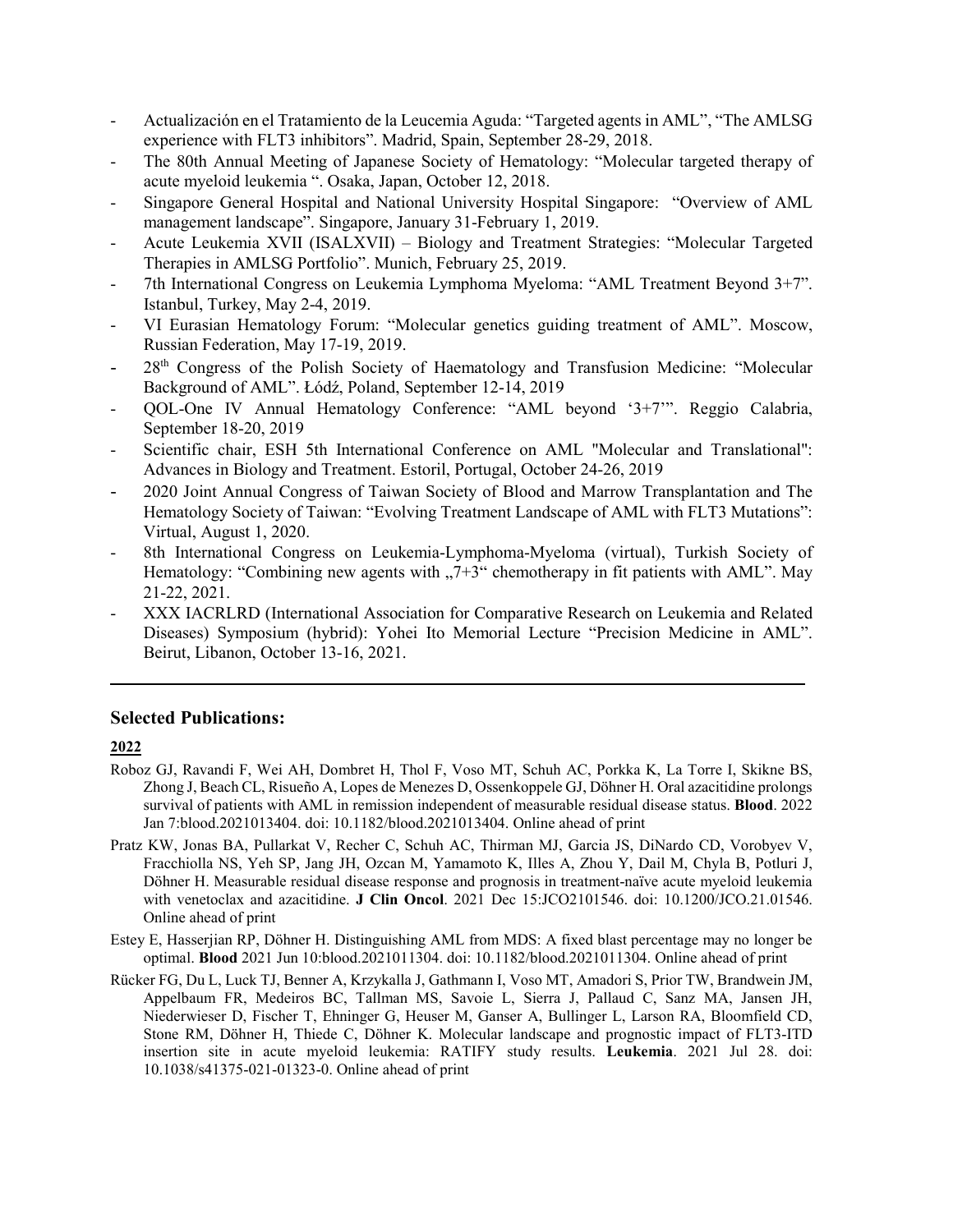- Döhner H, Wei A, Löwenberg B. Towards precision medicine for AML. **Nat Rev Clin Oncol**. 2021;18(9):577- 590.
- DiNardo C, Schuh AC, Stein EM, Montesinos P, Wei AH, de Botton S, Zeidan AM, Fathi AT, Quek L, Kantarjian H, Bennett JM, Frattini MG, Martin-Regueira P, Lersch F, Gong J, Hasan M, Vyas P, Döhner H. Enasidenib in combination with azacitidine versus azacitidine alone in patients with newly diagnosed mutant-IDH2 acute myeloid leukemia: a single-arm phase 1 and randomized phase 2 trial. **Lancet Oncol**. 2021;22(11):1597-16.
- Bloehdorn J, Braun A, Taylor-Weiner A, Jebaraj BMC, Robrecht S, Krzykalla J, Pan H, Giza A, Akylzhanova G, Holzmann K, Scheffold A, Johnston HE, Yeh RF, Klymenko T, Tausch E, Eichhorst B, Bullinger L, Fischer K, Weisser M, Robak T, Schneider C, Gribben J, Dahal LN, Carter MJ, Elemento O, Landau DA, Neuberg DS, Cragg MS, Benner A, Hallek M, Wu CJ, Döhner H, Stilgenbauer S, Mertens D. Multi-platform profiling characterizes molecular subgroups and resistance networks in chronic lymphocytic leukemia. **Nat Commun**. 2021;12(1):5395.
- Döhner H, Malcovati L, Ossenkoppele GJ, Hochhaus A, Maria Vannucchi A, Bullinger L, Cervantes F, Craddock C, de Witte T, Döhner K, Dombret H, Fenaux P, Geissler J, Germing U, Guilhot F, Harrison C, Hellström-Lindberg E, Passamonti F, Sierra J, Skoda R, Wierzbowska A. The EHA Research Roadmap: Malignant Myeloid Diseases. **Hemasphere**. 2021;5(9):e635.
- Heuser M, Heida B, Büttner K, Wienecke CP, Teich K, Funke C, Brandes M, Klement P, Liebich A, Wichmann M, Neziri B, Chaturvedi A, Kloos A, Mintzas K, Gaidzik VI, Paschka P, Bullinger L, Fiedler W, Heim A, Puppe W, Krauter J, Döhner K, Döhner H, Ganser A, Stadler M, Hambach L, Gabdoulline R, Thol F. Posttransplantation MRD monitoring in patients with AML by next-generation sequencing using DTA and non-DTA mutations. **Blood Adv**. 2021;5(9):2294-2304.
- Larson RA, Mandrekar SJ, Huebner LJ, Sanford BL, Laumann K, Geyer S, Bloomfield CD, Thiede C, Prior TW, Döhner K, Marcucci G, Voso MT, Klisovic RB, Galinsky I, Wei AH, Sierra J, Sanz MA, Brandwein JM, de Witte T, Niederwieser D, Appelbaum FR, Medeiros BC, Tallman MS, Krauter J, Schlenk RF, Ganser A, Serve H, Ehninger G, Amadori S, Gathmann I, *Döhner H*, Stone RM. Midostaurin reduces relapse in FLT3mutant acute myeloid leukemia: the Alliance CALGB 10603/RATIFY trial. **Leukemia**. 2021;35(9):2539- 2551.
- Duy C, Li M, Teater M, Meydan C, Garrett-Bakelman FE, Lee TC, Chin CR, Durmaz C, Kawabata KC, Dhimolea E, Mitsiades CS, Döhner H, D'Andrea RJ, Becker MW, Paietta EM, Mason CE, Carroll M, Melnick AM. Chemotherapy induces senescence-like resilient cells capable of initiating AML recurrence. **Cancer Discov**. 2021;11(6):1542-1561.
- Schmalbrock LK, Dolnik A, Cocciardi S, Sträng E, Jahn N, Panina E, Blätte TJ, Herzig J, Skambraks S, Rücker FG, Gaidzik VI, Paschka P, Fiedler W, Salih HR, Wulf G, Schroeder T, Lübbert M, Schlenk RF, Thol F, Heuser M, Larson RA, Ganser A, Stunnenberg HG, Minucci S, Stone RM, Bloomfield CD, Döhner H, Döhner K\*, Bullinger L.\* Clonal evolution of acute myeloid leukemia with *FLT3*-ITD mutation under treatment with midostaurin. **Blood**. 2021;137(22):3093-3104. \*Equal contribution
- Feurstein S, Churpek JE, Walsh T, Keel S, Hakkarainen M, Schroeder T, Germing U, Geyh S, Heuser M, Thol F, Pohlkamp C, Haferlach T, Gao J, Owen C, Goehring G, Schlegelberger B, Verma D, Krause DS, Gao G, Cronin T, Gulsuner S, Lee M, Pritchard CC, Subramanian HP, Del Gaudio D, Li Z, Das S, Kilpivaara O, Wartiovaara-Kautto U, Wang ES, Griffiths EA, Döhner K, Döhner H, King MC, Godley LA. Germline variants drive myelodysplastic syndrome in young adults. **Leukemia**. 2021;35(8):2439-2444.
- DiNardo CD, Stein AS, Stein EM, Fathi AT, Frankfurt O, Schuh AC, Döhner H, Martinelli G, Patel PA, Raffoux E, Tan P, Zeidan AM, de Botton S, Kantarjian HM, Stone RM, Frattini MG, Lesch F, Gong J, Gianolio DA, Zhang V, Franovic A, Fan B, Goldwasser M, Daigle S, Choe S, Wu B, Winkler T, Vyas P. Mutant IDH1 inhibitor ivosidenib in combination with azacitidine is an effective treatment for newly diagnosed acute myeloid leukemia. **J Clin Oncol**. 2021;39(1):57-65.
- Stein EM, DiNardo CD, Fathi AT, Mims AS, Pratz KW, Savona MR, Stein AS, Stone RM, Winer ES, Seet CS, Döhner H, Pollyea DA, McCloskey J, Odenike O, Löwenberg B, Ossenkoppele GJ, Patel PA, Roshal M, Frattini MG, Lersch F, Franovic A, Nabhan S, Fan B, Choe S, Wang H, Wu B, Hua L, Almon C, Cooper M, Kantarjian HM, Tallman MS. Ivosidenib or enasidenib combined with intensive chemotherapy in patients with newly diagnosed AML: a phase 1 study. **Blood**. 2021;137(13):1792-1803.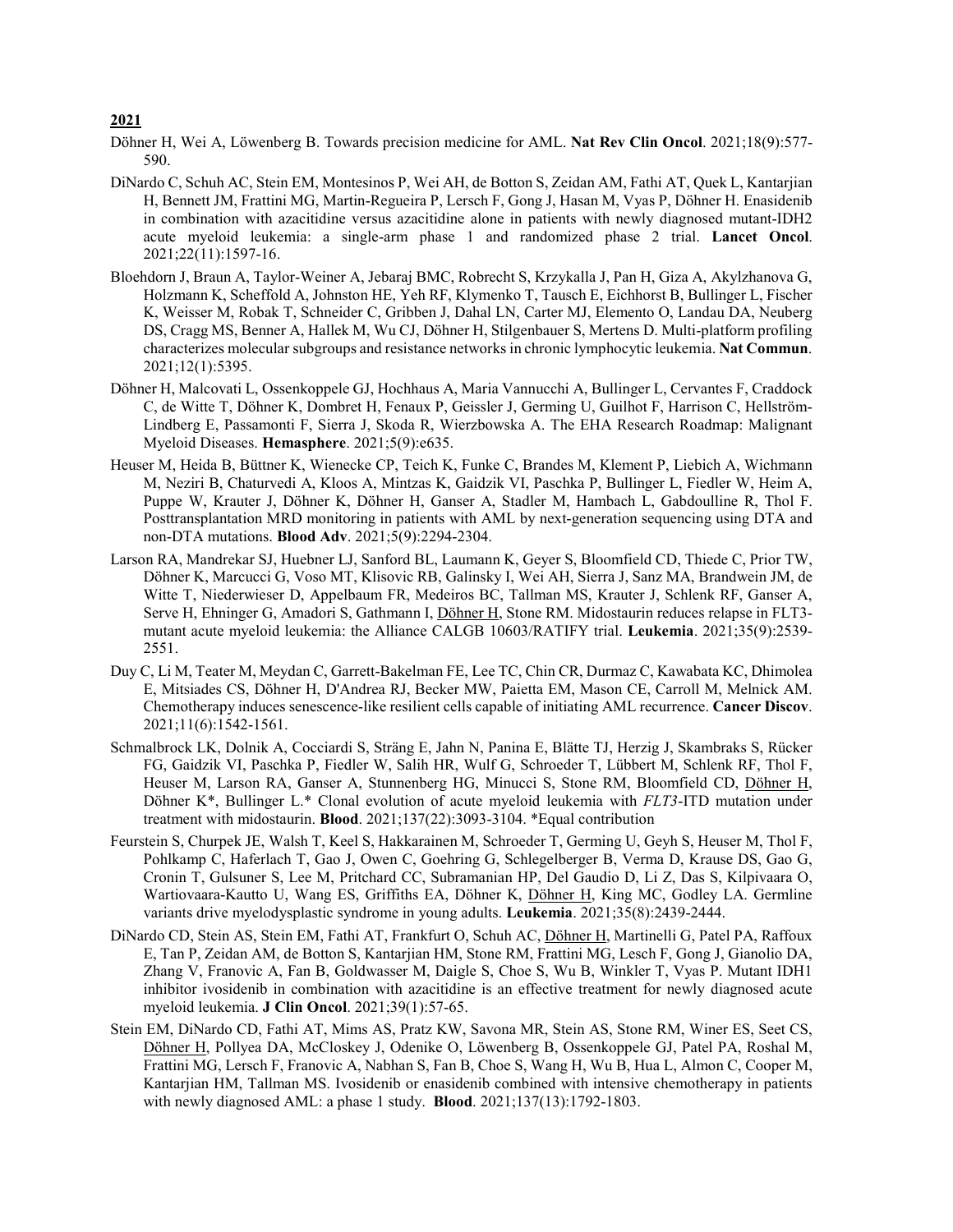Kuendgen A, Nomdedeu M, Tuechler H, Garcia-Manero G, Komrokji RS, Sekeres MA, Della Porta MG, Cazzola M, DeZern AE, Roboz GJ, Steensma DP, Van de Loosdrecht AA, Schlenk RF, Grau J, Calvo X, Blum S, Pereira A, Valent P, Costa D, Giagounidis A, Xicoy B, Döhner H, Platzbecker U, Pedro C, Lübbert M, Oiartzabal I, Díez-Campelo M, Cedena MT, Machherndl-Spandl S, López-Pavía M, Baldus CD, Martinezde-Sola M, Stauder R, Merchan B, List A, Ganster C, Schroeder T, Voso MT, Pfeilstöcker M, Sill H, Hildebrandt B, Esteve J, Nomdedeu B, Cobo F, Haas R, Sole F, Germing U, Greenberg PL, Haase D, Sanz G. Therapy-related myelodysplastic syndromes deserve specific diagnostic sub-classification and riskstratification-an approach to classification of patients with t-MDS. **Leukemia**. 2021;35(3):835-849.

- Wei AH, Döhner H, Pocock C, Montesinos P, Afanasyev B, Dombret H, Ravandi F, Sayar H, Jang JH, Porkka K, Selleslag D, Sandhu I, Turgut M, Giai V, Ofran Y, Cakar MK, de Sousa AB, Rybka J, Frairia C, Borin L, Beltrami G, Cermak J, Ossenkoppele GJ, La Torre I, Skikne B, Kumar K, Dong Q, Beach CL, Roboz GJ; QUAZAR AML-001 Trial Investigators. Maintenance therapy with CC-486 for patients with acute myeloid leukemia in first remission after chemotherapy. **N Engl J Med**. 2020;383(26):2526-2537.
- Kapp-Schwoerer S, Weber D, Corbacioglu A, Gaidzik VI, Paschka P, Krönke J, Theis F, Rücker FG, Teleanu MV, Panina E, Jahn N, Herzig JK, Kubanek L, Schrade A, Gohring G, Fiedler W, Kindler T, Schroeder T, Mayer K, Lübbert M, Wattad M, Götze K, Horst HA, Koller E, Wulf GG, Schleicher J, Bentz M, Krauter J, Bullinger L, Krzykalla J, Benner A, Schlenk RF, Thol F, Heuser M, Ganser A, Döhner H, Döhner K. Impact of gemtuzumab ozogamicin on MRD and relapse risk in NPM1 mutated AML patients: results from the AMLSG 09-09 Trial. **Blood**. 2020;136(26):3041-3050.
- Jahn N, Terzer T, Sträng E, Dolnik A, Cocciardi S, Panina E, Corbacioglu A, Herzig J, Weber D, Schrade A, Götze K, Schröder T, Lübbert M, Wellnitz D, Koller E, Schlenk RF, Gaidzik VI, Paschka P, Rücker FG, Heuser M, Thol F, Ganser A, Benner A, Döhner H, Bullinger L, Döhner K. Genomic heterogeneity in corebinding factor acute myeloid leukemia and its clinical implication. **Blood Adv**. 2020;4(24):6342-6352.
- Voso MT, Larson RA, Jones D, Marcucci G, Prior T, Krauter J, Heuser M, Lavorgna S, Nomdedeu J, Geyer SM, Walker A, Wei AH, Sierra J, Sanz MA, Brandwein JM, de Witte TM, Jansen JH, Niederwieser D, Appelbaum FR, Medeiros BC, Tallman MS, Schlenk RF, Ganser A, Amadori S, Cheng Y, Chen YM, Pallaud C, Du L, Piciocchi A, Ehninger G, Byrd J, Thiede C, Döhner K, Stone RM, Döhner H,\* Bloomfield CD,\* Lo-Coco F.\* Midostaurin in patients with acute myeloid leukemia and FLT3-TKD mutations: a sub-analysis from the RATIFY trial. **Blood Adv**. 2020;4(19):4945-4954. \*Equal contribution
- DiNardo CD, Jonas BA, Pullarkat V, Thirman MJ, Garcia JS, Wei AH, Konopleva M, Döhner H, Letai AG, Fenaux P, Koller E, Havelange V, Leber B, Esteve J, Wang J, Pejsa V, Hajek R, Porkka K, Egyed M, Lavie D, Lemoli RM, Yamamoto K, Yoon SS, Jang JH, Yeh SP, Turgut M, Hong WJ, Zhou Y, Potluri J, Pratz KW. Venetoclax and azacitidine combination for treatment-naïve patients with AML. **N Engl J Med**. 2020;383(7):617-629.
- Condoluci A, Terzi di Bergamo L, Langerbeins P, Hoechstetter MA, Herling CD, De Paoli L, Delgado J, Rabe KG, Gentile M, Doubek M, Mauro FR, Chiodin G, Mattsson M, Bahlo J, Cutrona G, Kotaskova J, Deambrogi C, Smedby KE, Spina V, Bruscaggin A, Wu W, Moia R, Bianchi E, Gerber B, Zucca E, Gillessen S, Ghielmini M, Cavalli F, Stussi G, Hess MA, Baumann TS, Neri A, Ferrarini M, Rosenquist R, Forconi F, Foà R, Pospisilova S, Morabito F, Stilgenbauer S, Döhner H, Parikh SA, Wierda WG, Montserrat E, Gaidano G, Hallek M, Rossi D. International prognostic score for asymptomatic early-stage chronic lymphocytic leukemia. **Blood**. 2020;135(21):1859-1869.
- Bazarbachi A, Bug G, Baron F, Brissot E, Ciceri F, Abou Dalle I, Döhner H, Esteve J, Floisand Y, Giebel S, Gilleece M, Gorin NC, Jabbour E, Aljurf M, Kantarjian H, Kharfan Dabaja M, Labopin M, Lanza F, Malard F, Peric Z, Prebet T, Ravandi F, Ruggeri A, Sanz J, Schmid C, Shouval R, Spyridonidis A, Versluis J, Vey N, Savani BN, Nagler A, Mohty M. Clinical practice recommendation on hematopoietic stem cell transplantation for acute myeloid leukemia patients with FLT3 internal tandem duplication: a position statement from the Acute Leukemia Working Party of the European Society for Blood and Marrow Transplantation. Haematologica. 2020;105(6):1507-1516.
- Tausch E, Schneider C, Robrecht S, Zhang C, Dolnik A, Bloehdorn J, Bahlo J, Al-Sawaf O, Ritgen M, Fink AM, Eichhorst B, Kreuzer KA, Tandon M, Humphrey K, Jiang Y, Schary W, Bullinger L, Mertens D, Porro Lurà M, Kneba M, Döhner H, Fischer K, Hallek M, Stilgenbauer S. Prognostic and predictive impact of genetic markers in patients with CLL treated with obinutuzumab and venetoclax. **Blood**. 2020;135(26):2402-2412.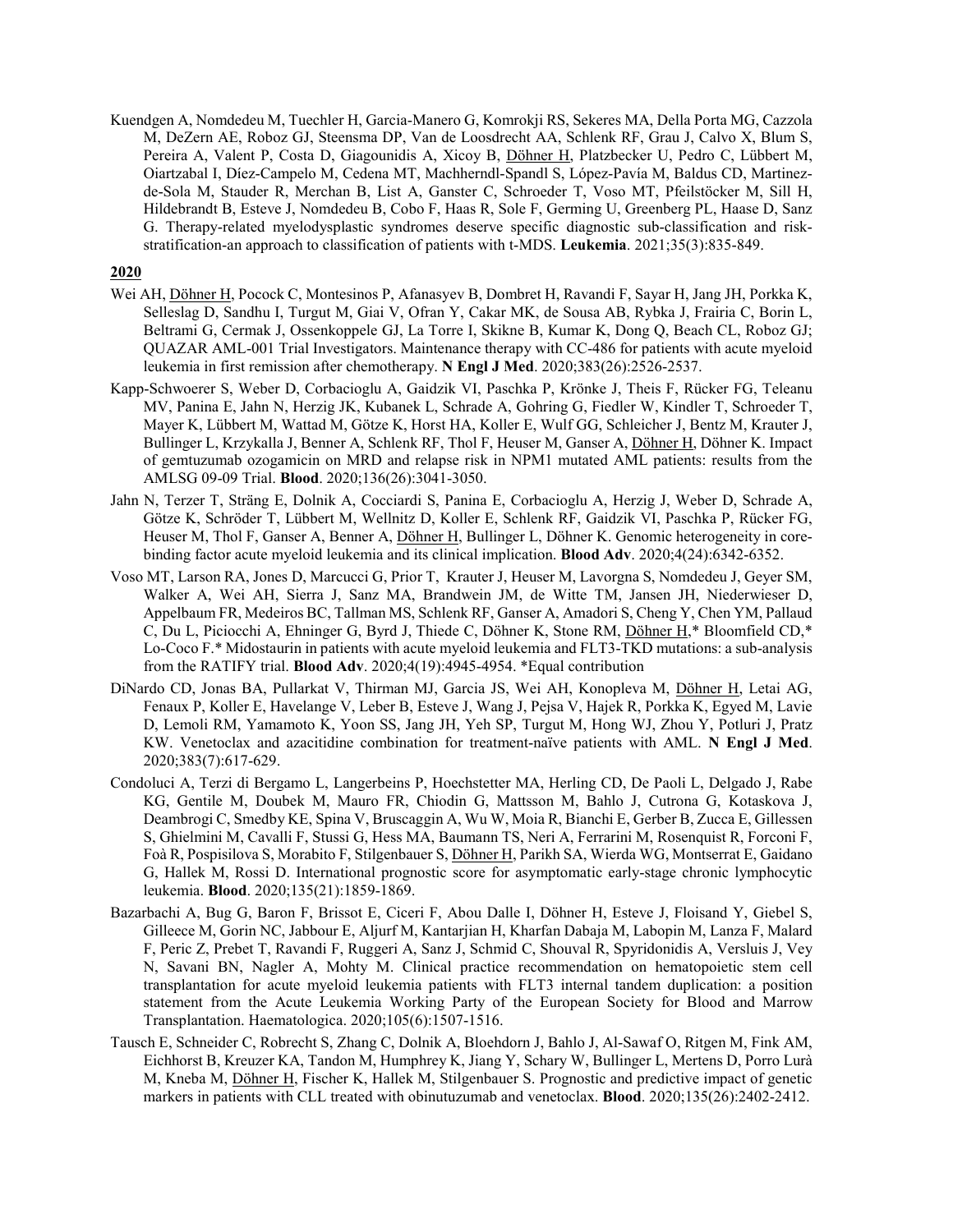- Döhner K,\* Thiede C,\* Jahn N, Panina E, Gambietz A, Larson RA, Prior TW, Marcucci G, Jones D, Krauter J, Heuser M, Voso MT, Ottone T, Nomdedeu JF, Mandrekar S, Klisovic RB, Wei AH, Sierra J, Sanz M, Brandwein JM, de Witte T, Jansen JH, Niederwieser D, Appelbaum FR, Medeiros BC, Tallman MS, Schlenk RF, Ganser A, Serve H, Ehninger G, Amadori S, Gathmann I, Benner A, Pallaud C, Stone RM,\* Döhner H,\* Bloomfield CD.\* Impact of *NPM1*/*FLT3*-ITD genotypes defined by the 2017 European LeukemiaNet in patients with acute myeloid leukemia. **Blood**. 2020;135(5):371-380. \*Equal contribution
- Lübbert M, Grishina O, Schmoor C, Schlenk RF, Jost E, Crysandt M, Heuser M, Thol F, Salih HR, Schittenhelm MM, Germing U, Kündgen A, Götze KS, Lindemann HW, Müller-Tidow C, Heil G, Scholl S, Bug G, Schwänen C, Giagounidis A, Neubauer A, Krauter J, Brugger W, De Wit M, Wäsch R, Becker H, May AM, Duyster J, Döhner K, Ganser A, Hackanson B, Döhner H. Decitabine in combination with retinoic acid and valproate in elderly acute myeloid leukemia patients. **J Clin Oncol**. 2020;38(3):257-270
- Schlenk RF, Paschka P, Krzykalla J, Weber D, Kapp-Schwoerer S, Gaidzik VI, Leis C, Fiedler W, Kindler T, Schroeder T, Mayer K, Lübbert M, Wattad M, Götze K, Horst HA, Koller E, Wulf G, Schleicher J, Bentz M, Greil R, Hertenstein B, Krauter J, Martens U, Nachbaur D, Samra MA, Girschikofsky M, Basara N, Benner A, Thol F, Heuser M, Ganser A, Döhner K, Döhner H. Gemtuzumab ozogamicin in NPM1-mutated AML: Results from the prospective randomized AMLSG 09-09 phase-III study. **J Clin Oncol**. 2020;38(6):623-632.

- Rücker FG,\* Agrawal M,\* Corbacioglu A,\* Weber D, Kapp-Schwoerer S, Gaidzik VI, Jahn N, Schroeder T, Wattad M, Lübbert M, Koller E, Kindler T, Götze K, Ringhoffer M, Westermann J, Fiedler W, Horst HA, Greil R, Schroers R, Mayer K, Heinicke T, Krauter J, Schlenk RF, Thol F, Heuser M, Ganser A, Bullinger L, Paschka P, Döhner H, Döhner K. Measurable residual disease monitoring in acute myeloid leukemia with t(8;21)(q22;q22.1): Results of the AML Study Group. **Blood**. 2019;134(19):1608-1618. \*Equal contribution
- Boettcher S, Miller PG, Sharma R, McConkey M, Leventhal M, Krivtsov AV, Giacomelli AO, Wong W, Kim J, Chao S, Kurppa KJ, Yang X, Milenkowic K, Piccioni F, Root DE, Rücker FG, Flamand Y, Neuberg D, Lindsley RC, Jänne PA, Hahn WC, Jacks T, Döhner H, Armstrong SA, Ebert BL. A dominant-negative effect drives selection of TP53 missense mutations in myeloid malignancies. **Science**. 2019;365(6453):599- 604.
- Blätte T, Schmalbrock L, Skambraks S, Lux S, Cocciardi S, Dolnik A, Döhner H, Döhner K, Bullinger L. getITD for FLT3-ITD based MRD monitoring in AML. **Leukemia**. 2019;33(10):2535-2539.
- Cocciardi S, Dolnik A, Kapp-Schwoerer S, Rücker FG, Hirsch S, Blätte TJ, Skambraks S, Krönke J, Corbacioglu A, Gaidzik VI, Paschka P, Teleanu V, Göhring G, Thol F, Heuser M, Ganser A, Weber D, Sträng E, Kestler HA, Holzmann K, Döhner H, Bullinger L\*, Döhner K.\* Clonal evolution patterns in acute myeloid leukemia (AML) with NPM1 mutation. **Nat Commun**. 2019;10(1):2031
- Scheffold A, Jebaraj BMC, Tausch E, Bloehdorn J, Ghia P, Yahiaoui A, Dolnik A, Blätte TJ, Bullinger L, Dheenadayalan RP, Li L, Schneider C, Chen SS, Chiorazzi N, Dietrich S, Seiffert M, Tannheimer S, Döhner H, Mertens D, Stilgenbauer S. IGF1R as druggable target mediating PI3K-δ inhibitor resistance in a murine model of chronic lymphocytic leukemia. **Blood**. 2019;134(6):534-547.
- Basheer F, Giotopoulos G, Meduri E, Yun H, Mazan M, Sasca D, Gallipoli P, Marando L, Gozdecka M, Asby R, Sheppard O, Dudek M, Bullinger L, Döhner H, Dillon R, Freeman S, Ottmann O, Burnett A, Russell N, Papaemmanuil E, Hills R, Campbell P, Vassiliou GS, Huntly BJP. Contrasting requirements during disease evolution identify EZH2 as a therapeutic target in AML. **J Exp Med**. 2019;216(4):966-981.
- Sanz MA, Fenaux P, Tallman MS, Estey EH, Löwenberg B, Naoe T, Lengfelder E, Döhner H, Burnett AK, Chen SJ, Mathews V, Iland H, Rego E, Kantarjian H, Adès L, Avvisati G, Montesinos P, Platzbecker U, Ravandi F, Russell NH, Lo-Coco F. Management of acute promyelocytic leukemia: updated recommendations from an expert panel of the European LeukemiaNet. **Blood**. 2019;133(15):1630-1643.
- Schlenk RF, Weber D, Fiedler W, Salih HR, Wulf G, Salwender H, Schroeder T, Kindler T, Lübbert M, Wolf D, Westermann J, Kraemer D, Götze KS, Horst HA, Krauter J, Girschikofsky M, Ringhoffer M, Südhoff T, Held G, Derigs HG, Schroers R, Greil R, Grießhammer M, Lange E, Burchardt A, Martens U, Hertenstein B, Marretta L, Heuser M, Thol F, Gaidzik VI, Herr W, Krzykalla J, Benner A, Döhner K, Ganser A, Paschka P, Döhner H. Midostaurin added to chemotherapy and continued single agent maintenance therapy in acute myeloid leukemia with FLT3-ITD. **Blood**. 2019;133(8):840-851.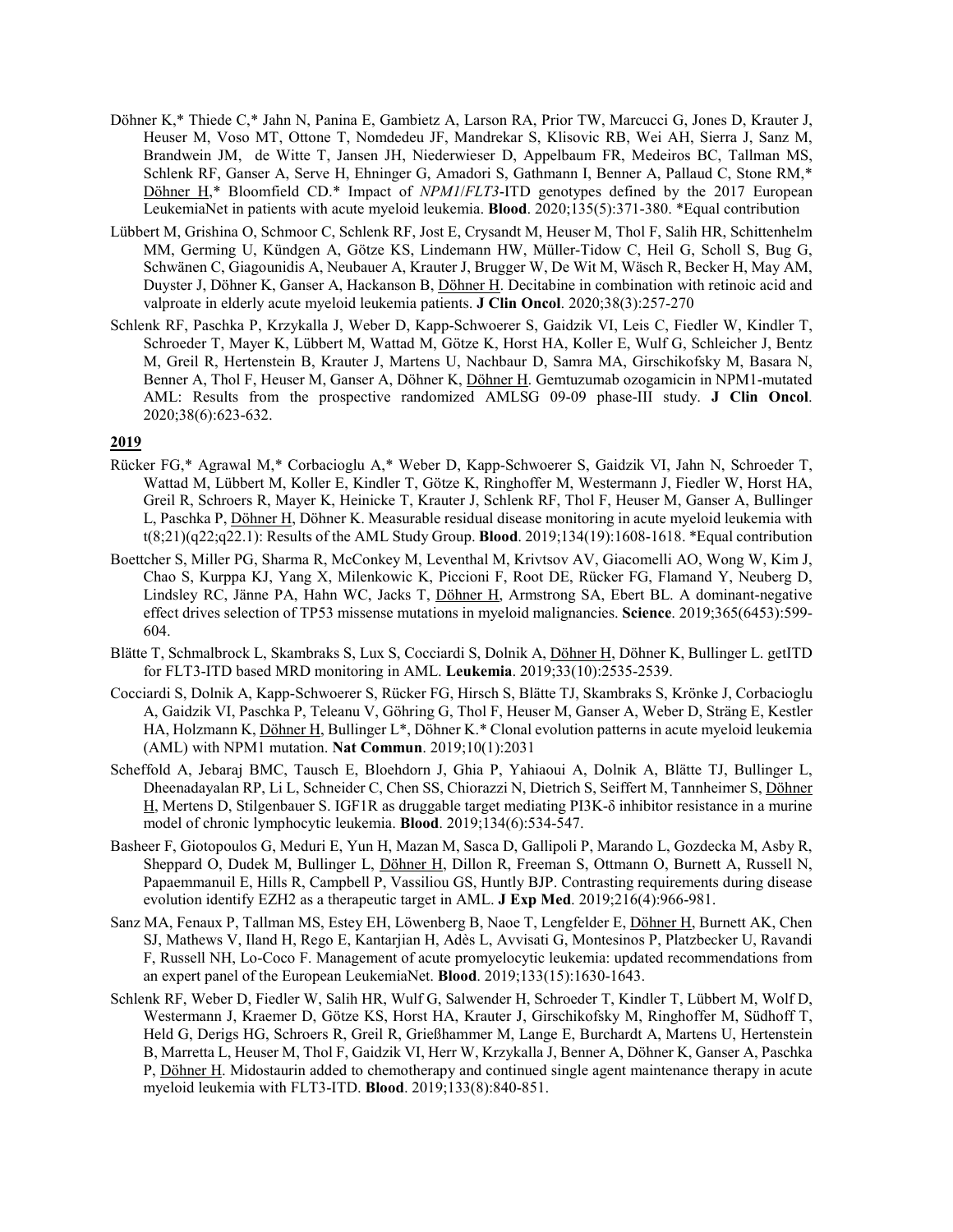Close V, Close W, Kugler SJ, Reichenzeller M, Yosifov DY, Bloehdorn J, Pan L, Tausch E, Westhoff MA, Döhner H, Stilgenbauer S, Oswald F, Mertens D. FBXW7 mutations reduce binding of NOTCH1, leading to cleaved NOTCH1 accumulation and target gene activation in CLL. **Blood**. 2019;133(8):830-839.

### **2018**

- Döhner H, Dolnik A, Tang L, Seymour JF, Minden MD, Stone RM, Del Castillo TB, Al-Ali HK, Santini V, Vyas P, Beach CL, MacBeth KJ, Skikne BS, Songer S, Tu N, Bullinger L, Dombret H. Cytogenetics and gene mutations influence survival in older patients with acute myeloid leukemia treated with azacitidine or conventional care. **Leukemia**. 2018;32(12):2546-2557
- Thol F, Gabdoulline R, Liebich A, Klement P, Schiller J, Kandziora C, Hambach L, Stadler M, Koenecke C, Flintrop M, Pankratz M, Wichmann M, Neziri B, Büttner K, Heida B, Klesse S, Chaturvedi A, Kloos A, Göhring G, Schlegelberger B, Gaidzik VI, Bullinger L, Fiedler W, Heim A, Hamwi I, Eder M, Krauter J, Schlenk RF, Paschka P, Döhner K, Döhner H, Ganser A, Heuser M. Measurable residual disease (MRD) monitoring by NGS before allogeneic hematopoietic cell transplantation in AML. **Blood**. 2018;132(16):1703-1713
- Cortes J, Perl A, Döhner H, Kantarjian H, Martinelli G, Kovacsovics T, Rousselot P; Steffen B, Dombret H, Estey E, Strickland S, Altman J, Baldus C, Burnett A, Krämer A, Russell N, Shah N, Smith C, Wang E, Ifrah N, Gammon G, Trone D, Lazzaretto D, Levis M. Quizartinib, an FLT3 inhibitor, as monotherapy in patients with relapsed or refractory acute myeloid leukemia: an open-label, multicenter, phase 2 trial. **Lancet Oncol**. 2018;19(7):889-903.
- Paschka P, Schlenk RF, Weber D, Benner A, Bullinger L, Heuser M, Gaidzik VI, Thol F, Agrawal M, Teleanu V, Lübbert M, Fiedler W, Radsak M, Krauter J, Horst HA, Greil R, Mayer K, Kündgen A, Martens U, Heil G, Salih HR, Hertenstein B, Schwänen C, Wulf G, Lange E, Pfreundschuh M, Ringhoffer M, Girschikofsky M, Heinicke T, Kraemer D, Göhring G, Ganser A, Döhner K, Döhner H. Adding dasatinib to intensive treatment in core-binding factor acute myeloid leukemia-results of the AMLSG 11-08 trial. **Leukemia**. 2018;32(7):1621-1630.
- Hallek M, Cheson BD, Catovsky D, Caligaris-Cappio F, Dighiero G, Döhner H, Hillmen P, Keating M, Montserrat E, Chiorazzi N, Stilgenbauer S, Rai KR, Byrd JC, Eichhorst B, O'Brien S, Robak T, Seymour JF, Kipps TJ. Guidelines for diagnosis, indications for treatment, response assessment and supportive management of chronic lymphocytic leukemia. **Blood**. 2018;131(25):2745-2760.
- Bhayadia R, Krowiorz K, Haetscher N, Jammal R, Emmrich S, Obulkasim A, Fiedler J, Schwarzer A, Rouhi A, Heuser M, Wingert S, Bothur S, Döhner K, Mätzig T, Ng M, Reinhardt D, Döhner H, Zwaan CM, van den Heuvel Eibrink M, Heckl D, Fornerod M, Thum T, Humphries RK, Rieger MA, Kuchenbauer F,\* Klusmann JH.\* The endogenous tumor suppressor microRNA-193b: therapeutic and prognostic value in acute myeloid leukemia. **J Clin Oncol**. 2018; 36(10):1007-1016.
- Gaidzik VI, Weber D, Paschka P, Kaumanns A, Krieger S, Corbacioglu A, Krönke J, Kapp-Schwoerer S, Krämer D, Horst HA, Schmidt-Wolf I, Held G, Kündgen A, Ringhoffer M, Götze K, Kindler T, Fiedler W, Wattad M, Schlenk RF, Bullinger L, Teleanu V, Schlegelberger B, Thol F, Heuser M, Ganser A, Döhner H, Döhner K. DNMT3A mutant transcript levels persist in remission and do not predict outcome in patients with acute myeloid leukemia. **Leukemia**. 2018;32(1):30-37.

- Fink AM, Bahlo J, Robrecht S, Al-Sawaf O, Aldaoud A, Hebart H, Jentsch-Ullrich K, Dörfel S, Fischer K, Wendtner CM, Nösslinger T, Ghia P, Bosch F, Kater AP, Döhner H, Kneba M, Kreuzer KA, Tausch E, Stilgenbauer S, Ritgen M, Böttcher S, Eichhorst B, Hallek M. Lenalidomide maintenance after first-line therapy for high-risk chronic lymphocytic leukaemia (CLLM1): final results from a randomised, doubleblind, phase 3 study. **Lancet Haematol**. 2017;4(10):e475-e486
- Krämer I, Stilgenbauer S, Dietrich S, Böttcher S, Zeis M, Stadler M, Bittenbring J, Uharek L, Scheid C, Hegenbart U, Ho A, Hallek M, Kneba M, Schmitz N, Döhner H, Dreger P. Allogeneic hematopoietic cell transplantation for high-risk CLL: 10-year follow-up of the GCLLSG CLL3X trial. **Blood**. 2017;130(12): 1477-1480.
- Stone RM, Mandrekar SJ, Sanford BL, Laumann K, Geyer S, Bloomfield CD, Thiede C, Prior TW, Döhner K, Marcucci G, Lo-Coco F, Klisovic RB, Wei A, Sierra J, Sanz MA, Brandwein JM, de Witte T, Niederwieser D, Appelbaum FR, Medeiros BC, Tallman MS, Krauter J, Schlenk RF, Ganser A, Serve H, Ehninger G, Amadori S, Larson RA, Döhner H. Midostaurin plus chemotherapy for acute myeloid leukemia with a FLT3 mutation. **N Engl J Med**. 2017;377(5):454-464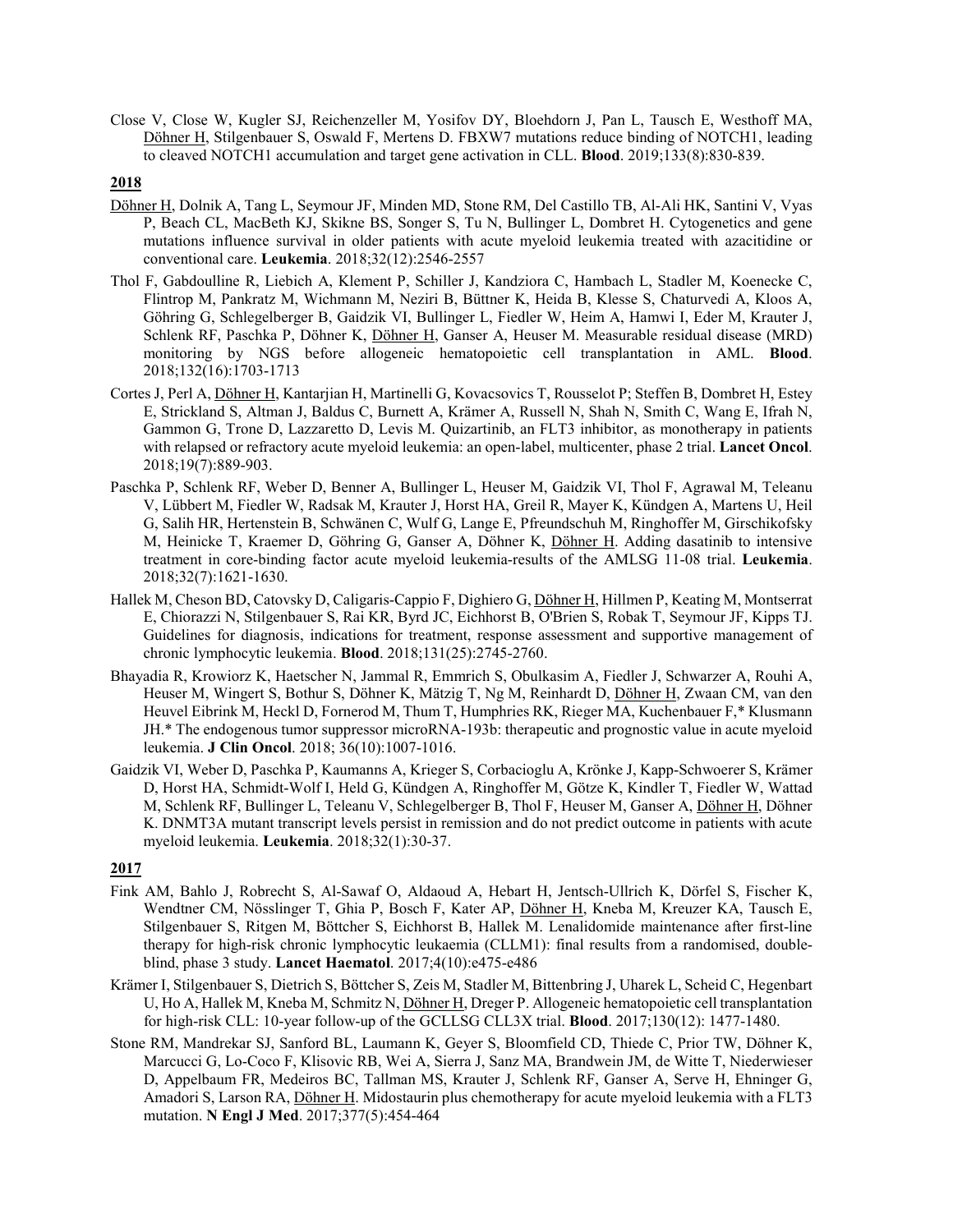- Bullinger L, Döhner K, Döhner H. Genomics of acute myeloid leukemia diagnosis and pathways. **J Clin Oncol**. 2017;35(9):934-946.
- Gerstung M,\* Papaemmanuil E,\* Martincorena I, Bullinger L, Gaidzik VI, Paschka P, Heuser M, Thol F, Bolli N, Ganly P, Ganser A, McDermott U, Döhner K, Schlenk RF, Döhner H,\* Campbell PJ.\* Precision oncology for acute myeloid leukemia using a knowledge bank approach. **Nat Genet**. 2017;49(3):332-340. \*Equal contribution
- Jahn N, Agrawal M, Bullinger L, Weber D, Corbacioglu A, Gaidzik VI, Schmalbrock L, Thol F, Heuser M, Krauter J, Göhring G, Kündgen A, Fiedler W, Wattad M, Held G, Köhne CH, Horst HA, Lübbert M, Ganser A, Schlenk RF, Döhner H, Döhner K, Paschka P. Incidence and prognostic impact of ASXL2 mutations in adult acute myeloid leukemia patients with t(8;21)(q22;q22): A study of the German-Austrian AML study group (AMLSG). **Leukemia**. 2017;31(4):1012-1015.
- Krönke J, Kuchenbauer F, Kull M, Teleanu V, Bullinger L, Bunjes D, Greiner A, Kolmus S, Köpff S, Schreder M, Mügge LO, Straka C, Engelhardt M, Döhner H, Einsele H, Bassermann F, Bargou R, Knop S, Langer C. IKZF1 expression is a prognostic marker in newly diagnosed standard-risk multiple myeloma treated with lenalidomide and intensive chemotherapy: a study of the German Myeloma Study Group (DSMM). **Leukemia**. 2017;31(6):1363-1367.
- Thol F, Klesse S, Köhler L, Gabdoulline R, Kloos A, Liebich A, Wichman M, Chaturvedi A, Fabisch J, Gaidzik VI, Paschka P, Bullinger L, Bug G, Serve H, Göhring G, Schlegelberger B, Lübbert M, Kirchner H, Wattad M, Kraemer D, Hertenstein B, Heil G, Fiedler W, Krauter J, Schlenk R, Döhner K, Döhner H, Ganser A, Heuser M. Acute myeloid leukemia derived from lympho-myeloid clonal hematopoiesis. **Leukemia**. 2017;31(6):1286-1295.
- Edelmann J, Tausch E, Landau DA, Robrecht S, Bahlo J, Fischer K, Fink AM, Bloehdorn J, Holzmann K, Böttcher S, Werner L, Kneba M, Gribben JG, Neuberg DS, Wu CJ, Hallek M, Döhner H, Stilgenbauer S. Frequent evolution of copy number alterations in CLL following first-line treatment with FC(R) is enriched with TP53 alterations: results from the CLL8 trial. **Leukemia.** 2017;31(3):734-738.
- Platzbecker U, Avvisati G, Cicconi L, Thiede C, Paoloni F, Vignetti M, Ferrara F, Divona M, Specchia G, Efficace F, Sborgia M, Di Bona E, Breccia M, Cairoli R, Rambaldi A, Melillo L, La Nasa G, Fiedler W, Brossart P, Hertenstein B, Salih HR, Wattad M, Lübbert M, Brandts CH, Hänel M, Röllig C, Schmitz N, Link H, Frairia C, Pogliani EM, Fozza C, D'Arco AF, Di Renzo N, Cortelezzi A, Fabbiano F, Döhner K, Ganser A, Döhner H, Amadori S, Mandelli F, Ehninger G, Schlenk RF, Lo-Coco F. Improved outcomes with retinoic acid and arsenic trioxide compared to retinoic acid and chemotherapy in non-high risk acute promyelocytic leukemia. Final Results of the Italian-German APL0406 Trial. **J Clin Oncol**. 2017;35(6):605-612.419.
- Döhner H, Estey E, Grimwade D, Amadori S, Appelbaum FR, Büchner T, Dombret H, Ebert BL, Fenaux P, Larson RA, Levine RL, Lo-Coco F, Naoe T, Niederwieser D, Ossenkoppele GJ, Sanz M, Sierra J, Tallman MS, Tien HF, Wei AH, Löwenberg B, Bloomfield CD. Diagnosis and management of acute myeloid leukemia in adults: 2017 ELN recommendations from an international expert panel. **Blood**. 2017;129(4):424-447.

- Schlenk RF, Lübbert M, Benner A, Lamparter A, Krauter J, Herr W, Martin H, Salih HR, Kündgen A, Horst HA, Brossart P, Götze K, Nachbaur D, Wattad M, Köhne CH, Fiedler W, Bentz M, Wulf G, Held G, Hertenstein B, Salwender H, Gaidzik VI, Schlegelberger B, Weber D, Döhner K, Ganser A, Döhner H; German-Austrian Acute Myeloid Leukemia Study Group. All-trans retinoic acid as adjunct to intensive treatment in younger adult patients with acute myeloid leukemia: results of the randomized AMLSG 07-04 study. **Ann Hematol**. 2016;95(12):1931-1942.
- Theis F, Corbacioglu A, Gaidzik VI, Paschka P, Weber D, Bullinger L, Heuser M, Ganser A, Thol F, Schlegelberger B, Göhring G, Köhne CH, Germing U, Brossart P, Horst HA, Haase D, Götze K, Ringhoffer M, Fiedler W, Nachbaur D, Kindler T, Held G, Lübbert M, Wattad M, Salih HR, Krauter J, Döhner H, Schlenk RF, Döhner K. Clinical impact of GATA2 mutations in acute myeloid leukemia patients harboring CEBPA mutations: a study of the AML study group. **Leukemia**. 2016;30(11):2248-2250
- Shivarov V, Dolnik A, Lang KM, Krönke J, Kuchenbauer F, Paschka P, Gaidzik VI, Döhner H, Schlenk RF, Döhner K, Bullinger L. MicroRNA expression based outcome prediction in acute myeloid leukemia - novel insights through cross-platform integrative analyses. **Haematologica**. 2016;101(11):e454-e456.
- Gaidzik VI,\* Teleanu V,\* Papaemmanuil E, Weber D, Paschka P, Hahn J, Wallrabenstein T, Kolbinger B, Köhne CH, Horst HA, Brossart P, Held G, Kündgen A, Ringhoffer M, Götze K, Rummel M, Gerstung M, Campbell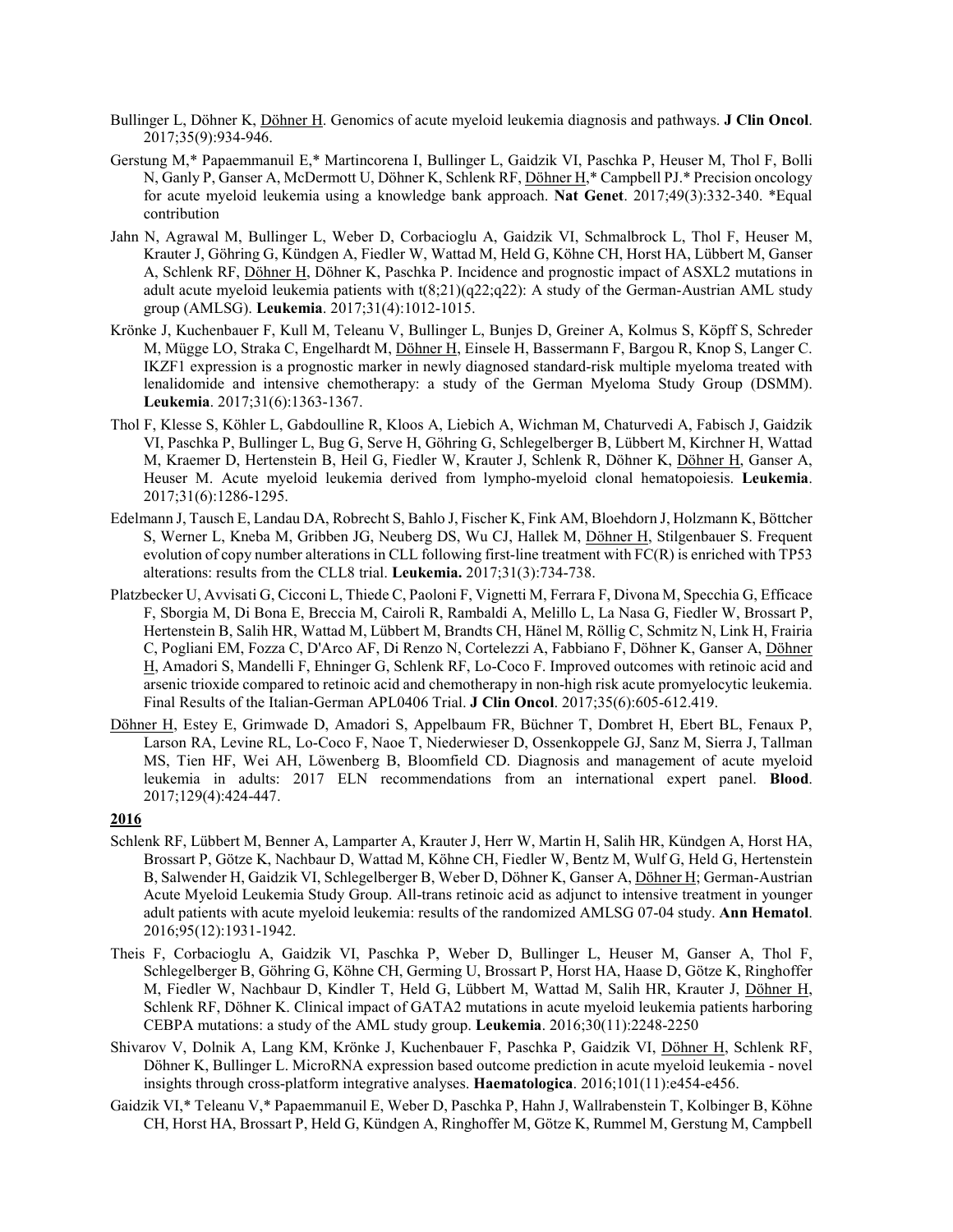P, Kraus JM, Kestler HA, Thol F, Heuser M, Schlegelberger B, Ganser A, Bullinger L, Schlenk RF, Döhner K, Döhner H. RUNX1 mutations in acute myeloid leukemia are associated with distinct clinico-pathologic and genetic features. **Leukemia**. 2016;30(11):2160-2168. \*Equal contribution

- Faber ZJ, Chen X, Gedman AL, Boggs K, Cheng J, Ma J, Radtke I, Chao JR, Walsh MP, Song G, Andersson AK, Dang J, Dong L, Liu Y, Huether R, Cai Z, Mulder H, Wu G, Edmonson M, Rusch M, Qu C, Li Y, Vadodaria B, Wang J, Hedlund E, Cao X, Yergeau D, Nakitandwe J, Pounds SB, Shurtleff S, Fulton RS, Fulton LL, Easton J, Parganas E, Pui CH, Rubnitz JE, Ding L, Mardis ER, Wilson RK, Gruber TA, Mullighan CG, Schlenk RF, Paschka P, Döhner K, Döhner H, Bullinger L,\* Zhang J,\* Klco JM,\* Downing JR.\* The genomic landscape of core-binding factor acute myeloid leukemias. **Nat Genet**. 2016;48(12):1551-1556. \*Equal contribution
- Schlenk RF, Stegelmann F, Reiter A, Jost E, Gattermann N, Hebart H, Waller C, Hochhaus A, Platzbecker U, Schafhausen P, Blau IW, Verbeek W, Heidel FH, Werner M, Kreipe H, Teleanu V, Benner A, Döhner H, Grießhammer M, Döhner K. Pomalidomide in myeloproliferative neoplasm-associated myelofibrosis. **Leukemia**. 2016 Nov 29. [Epub ahead of print]
- Kovacs G, Robrecht S, Fink AM, Bahlo J, Cramer P, von Tresckow J, Maurer C, Langerbeins P, Fingerle-Rowson G, Ritgen M, Kneba M, Döhner H, Stilgenbauer S, Klapper W, Wendtner CM, Fischer K, Hallek M, Eichhorst B, Böttcher S. Minimal residual disease assessment improves prediction of outcome in patients with chronic lymphocytic leukemia (CLL) who achieve partial response: Comprehensive analysis of two phase III studies of the German CLL Study Group. **J Clin Oncol**. 2016 Aug 29. [Epub ahead of print]
- Theis F, Corbacioglu A, Gaidzik VI, Paschka P, Weber D, Bullinger L, Heuser M, Ganser A, Thol F, Schlegelberger B, Göhring G, Köhne CH, Germing U, Brossart P, Horst HA, Haase D, Götze K, Ringhoffer M, Fiedler W, Nachbaur D, Kindler T, Held G, Lübbert M, Wattad M, Salih HR, Krauter J, Döhner H, Schlenk RF, Döhner K. Clinical impact of GATA2 mutations in acute myeloid leukemia patients harboring CEBPA mutations: A study of the AML study group (AMLSG). **Leukemia**. 2016;30(11):2248-2250.
- Vegi NM, Klappacher J, Oswald F, Mulaw MA, Mandoli A, Thiel VN, Bamezai S, Feder K, Martens JH, Rawat VP, Mandal T, Quintanilla-Martinez L, Spiekermann K, Hiddemann W, Döhner K, Döhner H, Stunnenberg HG, Feuring-Buske M, Buske C. MEIS2 is an oncogenic partner in AML-ETO positive AML. **Cell Rep**. 2016;16(2):498-507.
- Li S,\* Garrett-Bakelman FE,\* Chung SS, Sanders MA, Hricik T, Rapaport F, Patel J, Dillon R, Vijay P, Brown AL, Perl AE, Cannon J, Bullinger L, Luger S, Becker M, Lewis ID, To LB, Delwel R, Löwenberg B, Döhner H, Döhner K, Guzman ML, Hassane DC, Roboz GJ, Grimwade D, Valk PJ, D'Andrea RJ, Carroll M, Park CY, Neuberg D, Levine R, Melnick AM, Mason CE. Distinct evolution and dynamics of epigenetic and genetic heterogeneity in acute myeloid leukemia. **Nat Med**. 2016;22(7):792-799. \*Equal contribution
- Papaemmanuil E,\* Gerstung M,\* Bullinger L, Gaidzik VI, Paschka P, Roberts ND, Potter NE, Heuser M, Thol F, Bolli N, Gundem G, Van Loo P, Martincorena I, Ganly P, Mudie L, McLaren S, O'Meara S, Raine K, Jones DR, Teague JW, Butler AP, Greaves MF, Ganser A, Döhner K, Schlenk RF, Döhner H,\* Campbell PJ.\* Genomic classification and prognosis in acute myeloid leukemia. **N Engl J Med**. 2016;374(23):2209- 21. \*Equal contribution
- Eichhorst B, Fink AM, Bahlo J, Busch R, Kovacs G, Maurer C, Lange E, Köppler H, Kiehl M, Sökler M, Schlag R, Vehling-Kaiser U, Köchling G, Plöger C, Gregor M, Plesner T, Trneny M, Fischer K, Döhner H, Kneba M, Wendtner CM, Klapper W, Kreuzer KA, Stilgenbauer S, Böttcher S, Hallek M; international group of investigators; German CLL Study Group (GCLLSG). First-line chemoimmunotherapy with bendamustine and rituximab versus fludarabine, cyclophosphamide, and rituximab in patients with advanced chronic lymphocytic leukaemia (CLL10): an international, open-label, randomised, phase 3, non-inferiority trial. **Lancet Oncol**. 2016;17(7):928-942
- Engert A, Balduini C, Brand A, Coiffier B, Cordonnier C, Döhner H, de Wit TD, Eichinger S, Fibbe W, Green T, de Haas F, Iolascon A, Jaffredo T, Rodeghiero F, Salles G, Schuringa JJ; other authors of the EHA Roadmap for European Hematology Research. The European Hematology Association Roadmap for European Hematology Research – a consensus document. **Haematologica**. 2016;101(2):115-208.
- Oakes C, Seifert M, Assenov Y, Gu L, Przekopowitz M, Ruppert A, Wang Q, Imbusch CD, Serva A, Koser SD, Brocks D, Lipka D, Bogatyrova O, Weichenhan D, Brors B, Rassenti L, Kipps TJ, Mertens D, Zapatka M, Lichter P, Döhner H, Küppers R, Zenz T, Stilgenbauer S, Byrd JC, Plass C. Progressive epigenetic programming during B cell maturation is reflected in a continuum of epigenetic disease phenotypes in chronic lymphocytic leukemia. **Nat Genet**. 2016;48(3):253-64.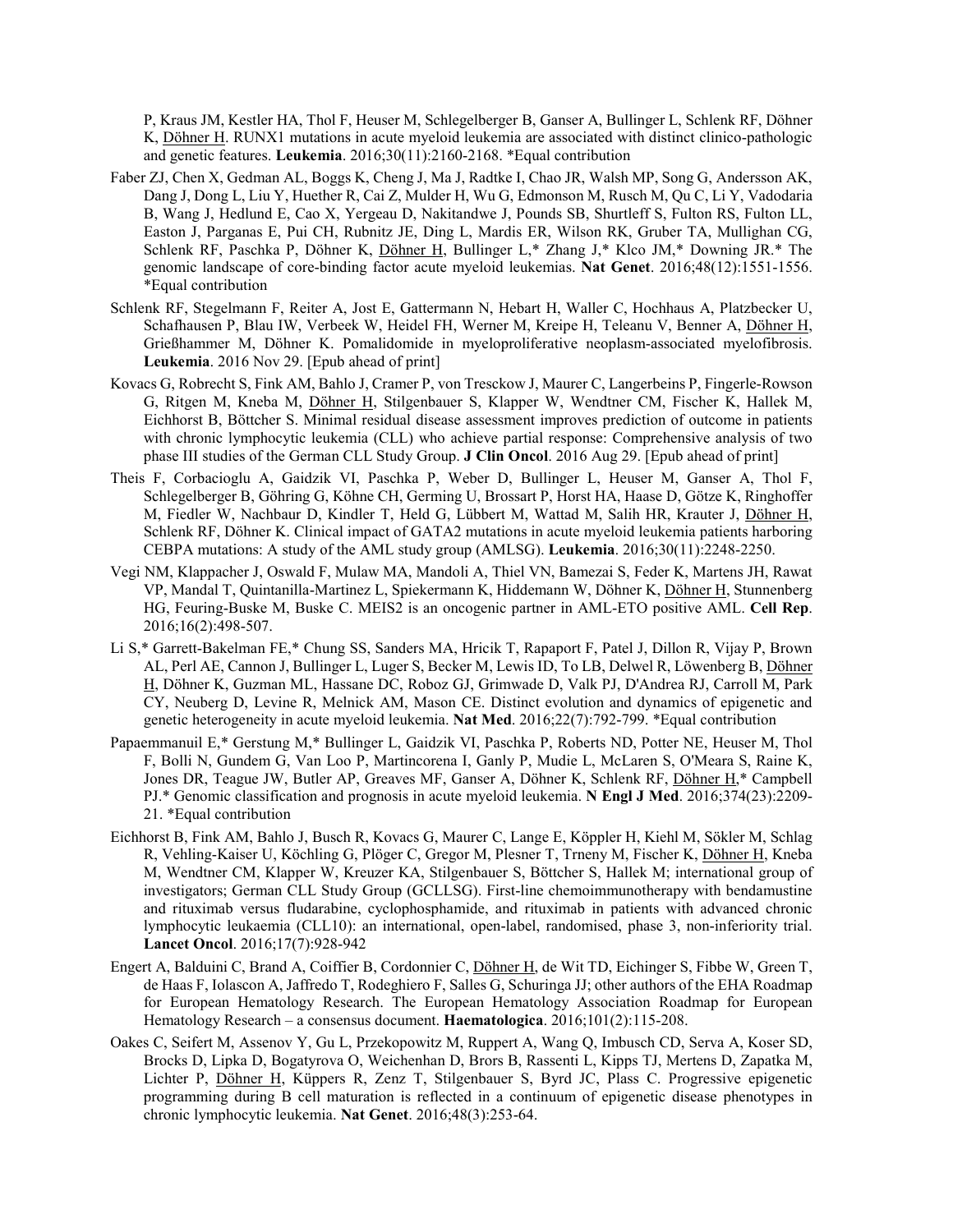Fischer K, Bahlo J, Fink AM, Goede V, Herling CD, Cramer P, Langerbeins P, von Tresckow J, Engelke A, Maurer C, Kovacs G, Herling M, Tausch E, Kreuzer KA, Eichhorst B, Böttcher S, Seymour JF, Ghia P, Marlton P, Kneba M, Wendtner CM, Döhner H, Stilgenbauer S, Hallek M. Long term remissions after FCR chemoimmuntherapy in previously untreated patients with CLL: updated results of the CLL8 trial. **Blood**. 2016;127(2):208-15.

#### **2015**

- Landau DA,\* Tausch E,\* Taylor-Weiner AN,\* Stewart C, Reiter JG, Bahlo J, Kluth S, Bozic I, Lawrence M, Böttcher S, Carter SL, Cibulskis K, Mertens D, Sougnez CL, Rosenberg M, Hess JM, Edelmann J, Kless S, Kneba M, Ritgen M, Fink A, Fischer K, Gabriel S, Lander ES, Nowak MA, Döhner H, Hallek M,\* Neuberg D,\* Getz G,\* Stilgenbauer S,\* Wu CJ.\* Mutations driving CLL and their evolution in progression and relapse. **Nature**. 2015;526(7574):525-30. \*Co-first / co-senior authors
- Döhner H, Weisdorf D, Bloomfield CD. Acute myeloid leukemia. **N Engl J Med**. 2015;373:1136-52.
- Dombret H, Seymour JF, Butrym A, Wierzbowska A, Selleslag D, Jang JH, Kumar R, Cavenagh J, Schuh AC, Candoni A, Récher C, Sandhu I, Bernal del Castillo T, Al-Ali HK, Martinelli G, Falantes J, Noppeney R, Stone RM, Minden MD, McIntyre H, Songer S, Lucy LM, Beach CL, Döhner H. International phase 3 study of azacitidine vs conventional care regimens in older patients with newly diagnosed AML with >30% blasts. **Blood**. 2015;126(3):291-9.
- Fiedler W, Kayser S, Kebenko M, Janning M, Krauter J, Schittenhelm M, Götze K, Weber D, Göhring G, Teleanu V, Thol F, Heuder M, Döhner K, Ganser A, Döhner H, Schlenk RF. A phase I/II study of sunitinib and intensive chemotherapy in patients over 60 years of age with acute myeloid leukemia and activating FLT3 mutations. **Br J Haematol**. 2015;169(5):694-700.
- Paschka P, Schlenk RF, Gaidzik VI, Herzig JK, Aulitzky T, Bullinger L, Späth D, Teleanu V, Kündgen A, Köhne CH, Brossart P, Held G, Horst HA, Ringhoffer M, Götze K, Nachbaur D, Kindler T, Heuser M, Thol F, Ganser A, Döhner H, Döhner K. ASXL1 mutations in younger adult patients with acute myeloid leukemia: a study of the German-Austrian Acute Myeloid Leukemia Study Group. **Haematologica**. 2015;100(3):324- 30.
- Thol F, Scherr M, Kirchner A, Shahswar R, Battmer K, Kade S, Chaturvedi A, Koenecke C, Stadler M, Platzbecker U, Thiede C, Schroeder T, Kobbe G, Bug G, Ottmann O, Hofmann WK, Kröger N, Fiedler W, Schlenk R, Döhner K, Döhner H, Krauter J, Eder M, Ganser A, Heuser M. Clinical and functional implications of microRNA mutations in a cohort of 935 patients with myelodysplastic syndromes and acute myeloid leukemia. **Haematologica**. 2015;100(4):e122-4.
- Gröschel S, Sanders MA, Hoogenboezem R, Zeilemaker A, Havermans M, Erpelinck C, Bindels EM, Beverloo HB, Döhner H, Löwenberg B, Döhner K, Delwel R, Valk PJ. Mutational spectrum of myeloid malignancies with inv(3)/t(3;3) reveals a predominant involvement of RAS/RTK signaling pathways. **Blood**. 2015;125(1):133-9.

- Hoelzer D, Walewski J, Döhner H, Viardot A, Hiddemann W, Spiekermann K, Serve H, Dührsen U, Hüttmann A, Thiel E, Dengler J, Kneba M, Schaich M, Schmidt-Wolf IG, Beck J, Hertenstein B, Reichle A, Domanska-Czyz K, Fietkau R, Horst HA, Rieder H, Schwartz S, Burmeister T, Gökbuget N. **Blood**. 2014;124(26):3870- 9.
- Schlenk RF,\* Kayser S,\* Bullinger L, Kobbe G, Casper J, Ringhoffer M, Held G, Brossart P, Lübbert M, Salih HR, Kindler T, Horst HA, Wulf G, Nachbaur D, Götze K, Lamparter A, Paschka P, Gaidzik VI, Teleanu V, Späth D, Benner A, Krauter J, Ganser A, Döhner H, Döhner K. Differential impact of allelic ratio and insertion site in *FLT3*-ITD positive AML with respect to allogeneic hematopoietic stem cell transplantation. **Blood**. 2014;124(23):3441-9. \*Equal contribution
- Döhner H, Lübbert M, Fiedler W, Fouillard L, Haaland A, Brandwein JM, Lepretre S, Reman O, Turlure P, Ottmann OG, Müller-Tidow C, Krämer A, Raffoux E, Döhner K, Schlenk RF, Voss F, Taube T, Fritsch H, Maertens J. Randomized, phase 2 trial of low-dose cytarabine with or without volasertib in AML patients not suitable for induction therapy. **Blood**. 2014;124(9):1426-33.
- Weisser M, Yeh RF, Duchateau-Nguyen G, Palermo G, Nguyen TQ, Shi X, Stinson SY, Yu N, Dufour A, Robak T, Salogub GN, Dmoszynska A, Solal-Celigny P, Warzocha K, Loscertales J, Catalano J, Larratt L, Rossiev VA, Bence-Bruckler I, Geisler CH, Montillo M, Fischer K, Fink AM, Hallek M, Bloehdorn J, Busch R,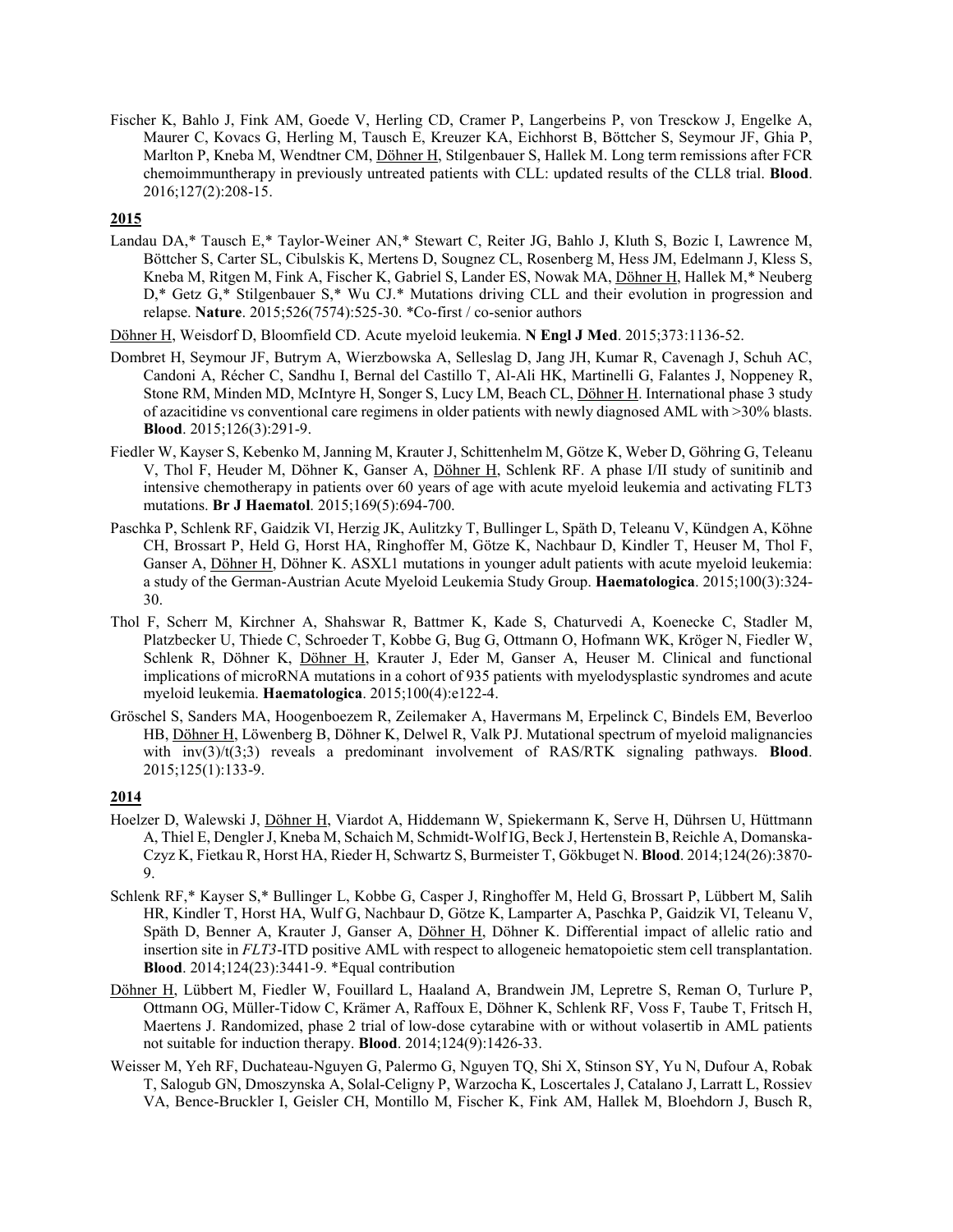Benner A, Döhner H, Valente N, Wenger MK, Stilgenbauer S, Dornan D. PTK2 expression and immunochemotherapy outcome in chronic lymphocytic leukemia. **Blood**. 2014;124(3):420-5.

- Tassara M, Döhner K, Brossart P, Held G, Götze K, Horst HA Ringhoffer M, Köhne CH, Kremers S, Raghavachar A, Wulf G, Kirchen H, Nachbaur D, Derigs HG, Wattad M, Koller E, Brugger W, Matzdorff A, Greil R, Heil G, Paschka P, Gaidzik VI, Göttlicher M, Döhner H, Schlank RF. Valproic acid in combination with alltrans retinoic acid and intensive induction therapy for acute myeloid leukemia in older patients. **Blood**. 2014;123(26):4027-36.
- Pflug N, Bahlo J, Shanafelt TD, Eichhorst BF, Bergmann MA, Elter T, Bauer K, Malchau G, Rabe KG, Stilgenbauer S, Döhner H, Jäger U, Eckart MJ, Hopfinger G, Busch R, Fink AM, Wendtner CM, Fischer K, Kay NE, Hallek M. Development of a comprehensive prognostic index for patients with chronic lymphocytic leukemia. **Blood**. 2014;124(1):49-62.
- Gröschel S,\* Sanders MA,\* Hoogenboezem R, de Wit E, Bouwman BA, Erpelinck C, van der Velden VH, Havermans M, Avellino R, van Lom K, Rombouts EJ, van Duin M, Döhner K, Beverloo HB, Bradner JE, Döhner H, Löwenberg B, Valk PJ, Bindels EM, de Laat W, Delwel R. A single oncogenic enhancer rearrangement causes concomitant EVI1 and GATA2 deregulation in leukemia. **Cell**. 2014;157(2):369-81. \*Equal contribution
- Stilgenbauer S, Schnaiter A, Paschka P, Zenz T, Rossi M, Döhner K, Bühler A, Böttcher S, Ritgen M, Kneba M, Winkler D, Tausch E, Hoth P, Edelmann J, Mertens D, Bullinger L, Bergmann M, Kless S, Mack S, Jäger U, Patten N, Wu L, Wenger MK, Fingerle-Rowson G, Lichter P, Cazzola M, Wendtner CM, Fink AM, Fischer K, Busch R, Hallek M, Döhner H. Gene mutations and treatment outcome in chronic lymphocytic leukemia: results from the CLL8 trial. **Blood**. 123(21):3247-54.
- Goede V, Fischer K, Busch R, Engelke A, Eichhorst B, Wendtner CM, Chagorova T, de la Serna J, Dilhuydy MS, Illmer T, Opat S, Owen CJ, Samoylova O, Kreuzer KA, Stilgenbauer S, Döhner H, Langerak AW, Ritgen M, Kneba M, Asikanius E, Humphrey K, Wenger M, Hallek M. Obinutuzumab plus chlorambucil in patients with CLL and coexisting conditions. **N Engl J Med**. 2014;370(12):1101-10.
- Pan R, Hogdal LJ, Benito JM, Bucci D, Han L, Borthakur G, Cortes J, DeAngelo DJ, Debose L, Mu H, Döhner H, Gaidzik VI, Galinsky I, Golfman LS, Haferlach T, Harutyunyan KG, Hu J, Leverson JD, Marcucci G, Müschen M, Newman R, Park E, Ruvolo PP, Ruvolo V, Ryan J, Schindela S, Zweidler-McKay P, Stone RM, Kantarjian H, Andreeff M, Konopleva M, Letai AG. Selective BCL-2 inhibition by ABT-199 causes on-target cell death in acute myeloid leukemia. **Cancer Discov**. 2014;4(3):362-75.
- Thol F, Bollin R, Gehlhaar M, Walter C, Dugas M, Suchanek KJ, Kirchner A, Huang L, Chaturvedi A, Wichmann M, Wiehlmann L, Shahswar R, Damm F, Göhring G, Schlegelberger B, Schlenk R, Döhner K, Döhner H, Krauter J, Ganser A, Heuser M. Mutations in the cohesin complex in acute myeloid leukemia: clinical and prognostic implications. **Blood**. 2014;123(6):914-20.
- Wong CC, Martincorena I, Rust AG, Rashid M, Alifrangis C, Alexandrov LB, Tiffen JC, Kober C; Chronic Myeloid Disorders Working Group of the International Cancer Genome Consortium, Green AR, Massie CE, Nangalia J, Lempidaki S, Döhner H, Döhner K, Bray SJ, McDermott U, Papaemmanuil E, Campbell PJ, Adams DJ. Inactivating CUX1 mutations promote tumorigenesis. **Nat Genet**. 2014;46(1):33-8.

- Müller-Tidow C, Bug G, Lübbert M, Krämer A, Krauter J, Valent P, Nachbaur D, Berdel WE, Ottmann OG, Fritsch H, Munzert G, Garin-Chesa P, Fleischer F, Taube T, Döhner H. A randomized, open-label, phase I/II trial to investigate the maximum tolerated dose of the Polo-like kinase inhibitor BI 2536 in elderly patients with refractory/relapsed acute myeloid leukaemia. **Br J Haematol**. 2013;163(2):214-22.
- Schlenk RF, Taskesen E, van Norden Y, Krauter J, Ganser A, Bullinger L, Gaidzik VI, Paschka P, Corbacioglu A, Göhring G, Kündgen A, Held G, Götze K, Vellenga E, Kuball J, Schanz U, Passweg J, Pabst T, Maertens J, Ossenkoppele GJ, Delwel R, Döhner H, Cornelissen JJ, Döhner K, Löwenberg B. The value of allogeneic and autologous hematopoietic stem cell transplantation in prognostically favorable acute myeloid leukemia with double mutant CEBPA. **Blood**. 2013;122(9):1576-82.
- Lo-Coco F, Avvisati G, Vignetti M, Thiede C, Orlando SM, Iacobelli S, Ferrara F, Fazi P, Cicconi L, Di Bona E, Specchia G, Sica S, Divona M, Levis A, Fiedler W, Cerqui E, Breccia M, Fioritoni G, Salih HR, Cazzola M, Melillo L, Carella AM, Brandts CH, Morra E, von Lilienfeld-Toal M, Hertenstein B, Wattad M, Lübbert M, Hänel M, Schmitz N, Link H, Kropp MG, Rambaldi A, La Nasa G, Luppi M, Ciceri F, Finizio O, Venditti A, Fabbiano F, Döhner K, Sauer M, Ganser A, Amadori S, Mandelli F, Döhner H, Ehninger G, Schlenk RF,\* Platzbecker U;\* Gruppo Italiano Malattie Ematologiche dell'Adulto; German-Austrian Acute Myeloid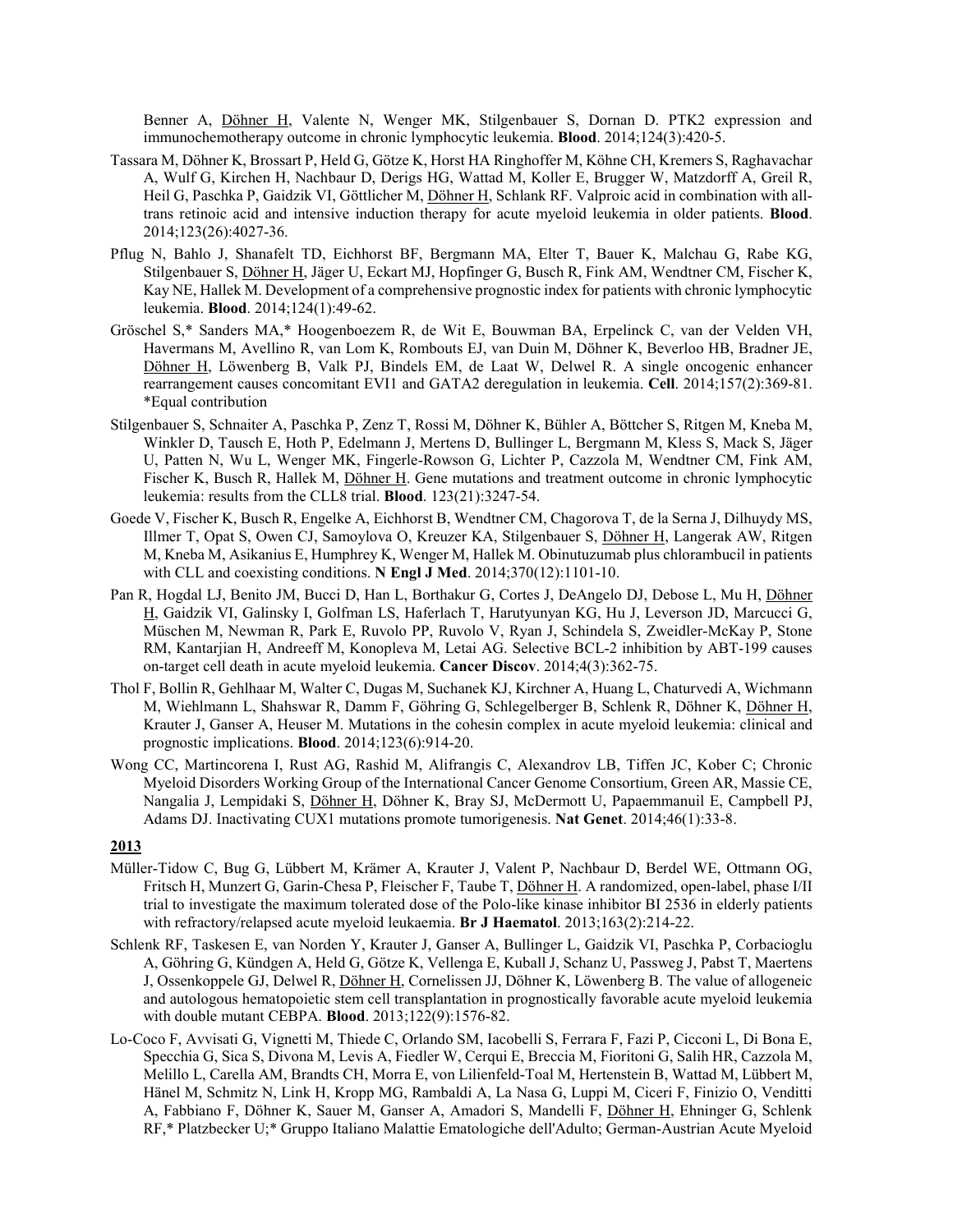Leukemia Study Group; Study Alliance Leukemia. Retinoic acid and arsenic trioxide for acute promyelocytic leukemia. **N Engl J Med**. 2013;369(2):111-21. \*Equal contribution.

- Schnaiter A, Paschka P, Rossi M, Zenz T, Bühler A, Winkler D, Cazzola M, Döhner K, Edelmann J, Mertens D, Kless S, Mack S, Busch R, Hallek M, *Döhner H*, Stilgenbauer S. NOTCH1, SF3B1, and TP53 mutations in fludarabine-refractory CLL patients treated with alemtuzumab: results from the CLL2H trial of the GCLLSG. **Blood**. 2013;122(7):1266-70.
- Krönke J, Bullinger L, Teleanu V, Tschürtz F, Gaidzik VI, Kühn MW, Rücker FG, Holzmann K, Paschka P, Kapp-Schwörer S, Späth D, Kindler T, Schittenhelm M, Krauter J, Ganser A, Göhring G, Schlegelberger B, Schlenk RF, Döhner H, Döhner K. Clonal evolution in relapsed NPM1-mutated acute myeloid leukemia. **Blood**. 2013;122(1):100-8.
- Gaidzik VI, Schlenk RF, Paschka P, Stölzle A, Späth D, Kuendgen A, von Lilienfeld-Toal M, Brugger W, Derigs HG, Kremers S, Greil R, Raghavachar A, Ringhoffer M, Salih HR, Wattad M, Kirchen HG, Runde V, Heil G, Petzer AL, Girschikofsky M, Heuser M, Kayser S, Goehring G, Teleanu MV, Schlegelberger B, Ganser A, Krauter J, Bullinger L, Döhner H, Döhner K. Clinical impact of DNMT3A mutations in younger adult patients with acute myeloid leukemia: results of the AMLSG Study Group (AMLSG). **Blood**. 2013;121(23):4769-77.
- Bullinger L, Schlenk RF, Goetz M, Botzenhardt U, Hofmann S, Russ AC, Babiak A, Zhang L, Schneider V, Dohner K, Schmitt M, Dohner H, Greiner J. PRAME induced inhibition of retinoic acid receptor signalingmediated differentiation - a possible target for ATRA response in AML without t(15;17). **Clin Cancer Res**. 2013;19(9):2562-71.
- Dreger P, Schnaiter A, Zenz T, Böttcher S, Rossi M, Paschka P, Bühler A, Dietrich S, Busch R, Ritgen M, Bunjes D, Zeis M, Stadler M, Uharek L, Scheid C, Hegenbart U, Hallek M, Kneba M, Schmitz N, Döhner H, Stilgenbauer S. TP53, SF3B1, and NOTCH1 mutations and outcome of allotransplantation for chronic lymphocytic leukemia: six-year follow-up of the GCLLSG CLL3X trial. **Blood**. 2013;121(16):3284-8.
- Faber K, Bullinger L, Ragu C, Garding A, Mertens D, Miller C, Martin D, Walcher D, Döhner K, Döhner H, Claus R, Plass C, Sykes SM, Lane SW, Scholl C, Fröhling S. CDX2-driven leukemogenesis involves KLF4 repression and deregulated PPARg signaling. **J Clin Invest**. 2013;123(1):299-314.
- Paschka P, Du J, Schlenk RF, Gaidzik VI, Bullinger L, Corbacioglu A, Späth D, Kayser S, Schlegelberger B, Krauter J, Ganser A, Köhne CH, Held G, von Lilienfeld-Toal M, Kirchen H, Rummel M, Götze K, Horst HA, Ringhoffer M, Lübbert M, Wattad M, Salih HR, Kündgen A, Döhner H, Döhner K. Secondary genetic lesions in acute myeloid leukemia with inv(16) or  $t(16;16)$ : a study of the German-Austrian AML Study Group (AMLSG). **Blood**. 2013;121(1):170-7.
- Gröschel S, Schlenk RF, Engelmann J, Rockova V, Teleanu V, Kühn MW, Eiwen K, Erpelinck C, Havermans M, Lübbert M, Germing U, Schmidt-Wolf IG, Beverloo HB, Schuurhuis GJ, Ossenkoppele GJ, Schlegelberger B, Verdonck LF, Vellenga E, Verhoef G, Vandenberghe P, Pabst T, Bargetzi M, Krauter J, Ganser A, Valk PJ, Löwenberg B, Döhner K, Döhner H\*, Delwel R.\* Deregulated expression of *EVI1* defines a poor prognostic subset of *MLL*-rearranged acute myeloid leukemias: a study of the German-Austrian Acute Myeloid Study Group and the Dutch-Belgian-Swiss HOVON/SAKK Cooperative Group. **J Clin Oncol**. 2013;31(1):95-103. \*Equal contribution

- Gruber TA, Larson Gedman A, Zhang J, Koss CS, Marada S, Ta HQ, Chen SC, Su X, Ogden SK, Dang J, Wu G, Gupta V, Andersson AK, Pounds S, Shi L, Easton J, Barbato MI, Mulder HL, Manne J, Wang J, Rusch M, Ranade S, Ganti R, Parker M, Ma J, Radtke I, Ding L, Cazzaniga G, Biondi A, Kornblau SM, Ravandi F, Kantarjian H, Nimer SD, Döhner K, Döhner H, Ley TJ, Ballerini P, Shurtleff S, Tomizawa D, Adachi S, Hayashi Y, Tawa A, Shih LY, Liang DC, Rubnitz JE, Pui CH, Mardis ER, Wilson RK, Downing JR. An inv(16)(p13.3q24.3)-encoded CBFA2T3-GLIS2 fusion protein defines an aggressive subtype of pediatric acute megakaryoblastic leukemia. **Cancer Cell**. 2012;22(5):683-97.
- Edelmann J, Holzmann K, Miller F, Winkler D, Bühler A, Zenz T, Bullinger L, Kühn MW, Gerhardinger A, Bloehdorn J, Radtke I, Su X, Ma J, Pounds S, Hallek M, Lichter P, Korbel J, Busch R, Mertens D, Downing JR, Stilgenbauer S, Döhner H. High-resolution genomic profiling of chronic lymphocytic leukemia reveals new recurrent genomic alterations. **Blood**. 2012;120(24):4783-94.
- Dolnik A, Engelmann JC, Scharfenberger-Schmeer M, Mauch J, Kelkenberg-Schade S, Haldemann B, Fries T, Krönke J, Kühn MW, Paschka P, Kayser S, Wolf S, Gaidzik VI, Schlenk RF, Rücker FG, Döhner H, Lottaz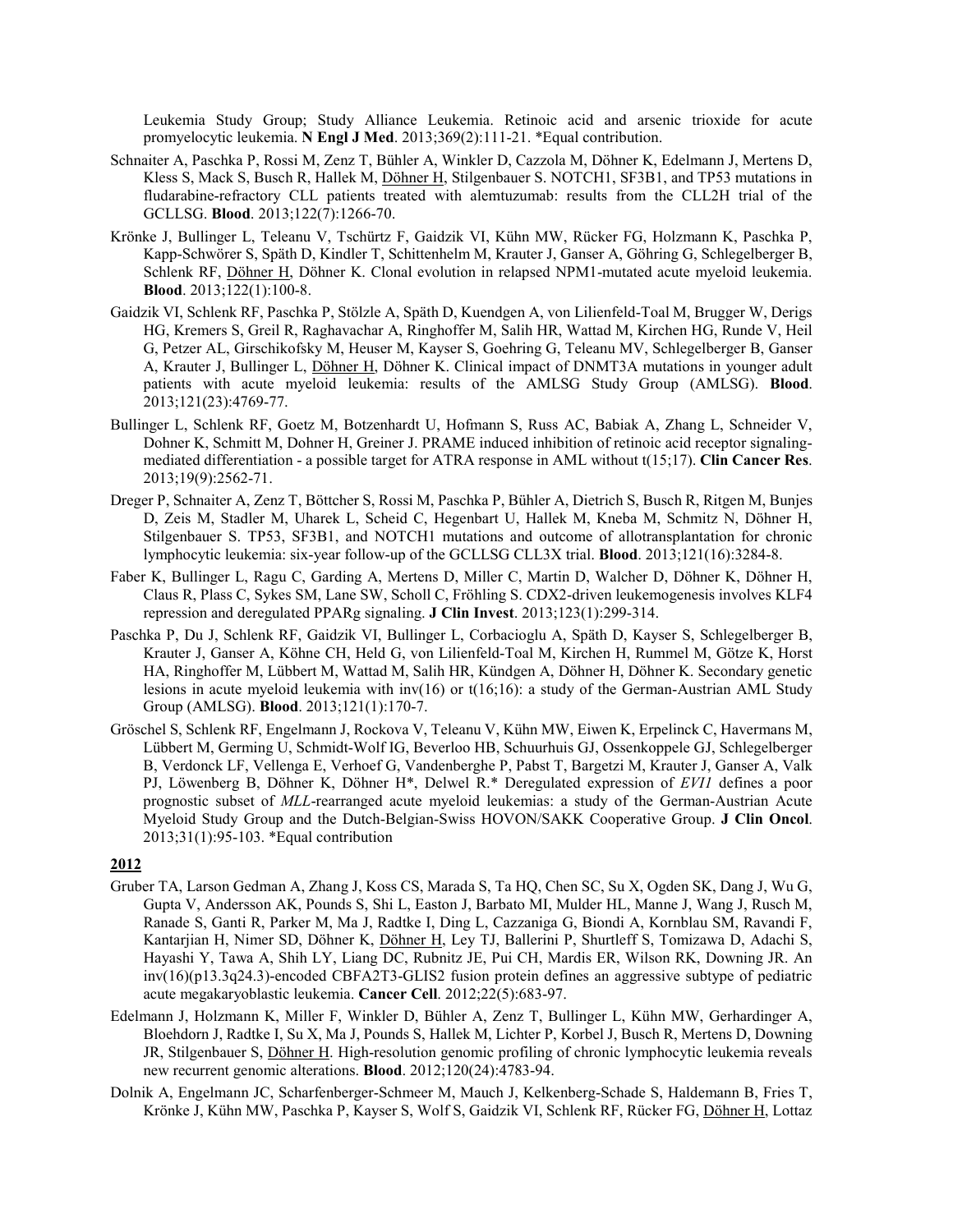C, Döhner K, Bullinger L. Commonly altered genomic regions in acute myeloid leukemia are enriched for somatic mutations involved in chromatin remodeling and splicing. **Blood**. 2012;120(18):e83-92.

- Büchner T, Schlenk RF, Schaich M, Döhner K, Krahl R, Krauter J, Heil G, Krug U, Sauerland MC, Heinecke A, Späth D, Kramer M, Scholl S, Berdel WE, Hiddemann W, Hoelzer D, Hehlmann R, Hasford J, Hoffmann VS, Döhner H, Ehninger G, Ganser A, Niederwieser DW, Pfirrmann M. Acute myeloid leukemia (AML): different treatment strategies versus a common standard arm – combined prospective analysis by the German AML Intergroup. **J Clin Oncol**. 2012;30(29):3604-10.
- Fischer K, Cramer P, Busch R, Böttcher S, Bahlo J, Schubert J, Pflüger KH, Schott S, Goede V, Isfort S, von Tresckow J, Fink AM, Bühler A, Winkler D, Kreuzer KA, Staib P, Ritgen M, Kneba M, Döhner H, Eichhorst BF, Hallek M, Stilgenbauer S, Wendtner CM. Bendamustine in combination with rituximab for previously untreated patients with chronic lymphocytic leukemia: a multicenter phase II trial of the German Chronic Lymphocytic Leukemia Study Group. **J Clin Oncol**. 2012;30(26):3209-16.
- Metzeler KH, Heilmeier B, Edmaier KE, Rawat VP, Dufour A, Döhner K, Feuring-Buske M, Braess J, Spiekermann K, Büchner T, Sauerland MC, Döhner H, Hiddemann W, Bohlander SK, Schlenk RF, Bullinger L, Buske C. **Blood**. 2012;120(10):2118-26.
- Greiner H, Ono Y, Hofmann S, Schmitt A, Mehring E, Götz M, Guillaume P, Döhner K, Mytilineos J, Döhner H, Schmitt M. Mutated regions of nucleophosmin 1 (NPM1) elicit both CD4+ and CD8+ T cell responses in patients with acute myeloid leukemia. **Blood**. 2012;120(6):1282-9.
- Claus R, Lucas DM, Stilgenbauer S, Ruppert AS, Yu L, Zucknick M, Mertens D, Bühler A, Oakes CC, Larson RA, Kay NE, Jelinek DF, Kipps TJ, Rassenti LZ, Gribben JG, Döhner H, Heerema NA, Marcucci G, Plass C, Byrd JC. Quantitative DNA methylation analysis identifies a single CpG dinucleotide important for ZAP-70 expression and predictive of prognosis in chronic lymphocytic leukemia. **J Clin Oncol**. 2012;30(20):2483-91.
- Bindels EM, Havermans M, Lugthart S, Erpelinck C, Wocjtowicz E, Krivtsov AV, Rombouts E, Armstrong SA, Taskesen E, Haanstra JR, Beverloo HB, Döhner H, Hudson WA, Kersey JH, Delwel R, Kumar AR. EVI1 is critical for the pathogenesis of a subset of MLL-AF9 rearranged AMLs. **Blood**. 2012;119(24):5838-49.
- Eisfeld AK, Marcucci G, Liyanarachchi S, Döhner K, Schwind S, Maharry K, Leffel B, Döhner H, Radmacher MD, Bloomfield CD, Tanner SM, de la Chapelle A. Heritable polymorphism predisposes to high BAALC expression in acute myeloid leukemia. **Proc Natl Acad Sci U S A**. 2012;109(17):6668-73.
- Dreger P, Döhner H, McClanahan F, Busch R, Ritgen M, Greinix H, Fink AM, Knauf W, Stadler M, Pfreundschuh M, Dührsen U, Brittinger G, Hensel M, Schetelig J, Winkler D, Bühler A, Kneba M, Schmitz N, Hallek M, Stilgenbauer S. Early autologous stem cell transplantation for chronic lymphocytic leukemia: long-term follow-up of the GCLLSG CLL3 trial. **Blood**. 2012;119(21):4851-4859.
- Engert A, Haverkamp H, Kobe C, Markova J, Renner C, Ho A, Zijlstra J, Král Z, Fuchs M, Hallek M, Kanz L, Döhner H, Dörken B, Engel N, Topp M, Klutmann S, Amthauer H, Bokisch A, Kluge R, Kratochwil C, Schober O, Greil R, Andreesen R, Kneba M, Pfreundschuh M, Stein H, Eich HT, Müller RP, Dietlein M, Borchmann P, Diehl V; on behalf of the German Hodgkin Study Group, the Swiss Group for Clinical Cancer Research, and the Österreichische Arbeitsgemeinschaft für Klinische Pharmakologie und Therapie. **Lancet**. 2012;379(9828):1791-9.
- Azoitei N, Hoffmann CM, Ellegast JM, Ball CR, Obermayer K, Gößele U, Koch B, Faber K, Genze F, Schrader M, Kestler HA, Döhner H, Chiosis G, Glimm H, Fröhling S,\* Scholl C.\* Targeting of KRAS mutant tumors by HSP90 inhibitors involves degradation of STK33. **J Exp Med**. 2012;209(4):697-711. \*Equal contribution.
- Gaidzik VI, Paschka P, Späth D, Habdank M, Köhne CH, Germing U, von Lilienfeld-Toal M, Held G, Horst HA, Haase D, Bentz M, Götze K, Döhner H, Schlenk RF, Bullinger L, Döhner K. TET2 mutations in acute myeloid leukemia (AML): Results from a comprehensive genetic and clinical analysis of the AML Study Group**. J Clin Oncol**. 2012;30(12):1350-7.
- Zenz T, Gribben JG, Hallek M, Döhner H, Keating MJ, Stilgenbauer S. Risk categories and refractory CLL in the era of chemoimmunotherapy. **Blood**. 2012;119(18):4101-7.
- Böttcher S, Ritgen M, Fischer K, Stilgenbauer S, Busch RM, Fingerle-Rowson G, Fink AM, Bühler A, Zenz T, Wenger MK, Mendila M, Wendtner CM, Eichhorst BF, Döhner H, Hallek MJ, Kneba M. Minimal residual disease quantification is an independent predictor of progression-free and overall survival in chronic lymphocytic leukemia: A multivariate analysis from the randomized GCLLSG CLL8 trial. **J Clin Oncol**. 2012;30(9):980-8.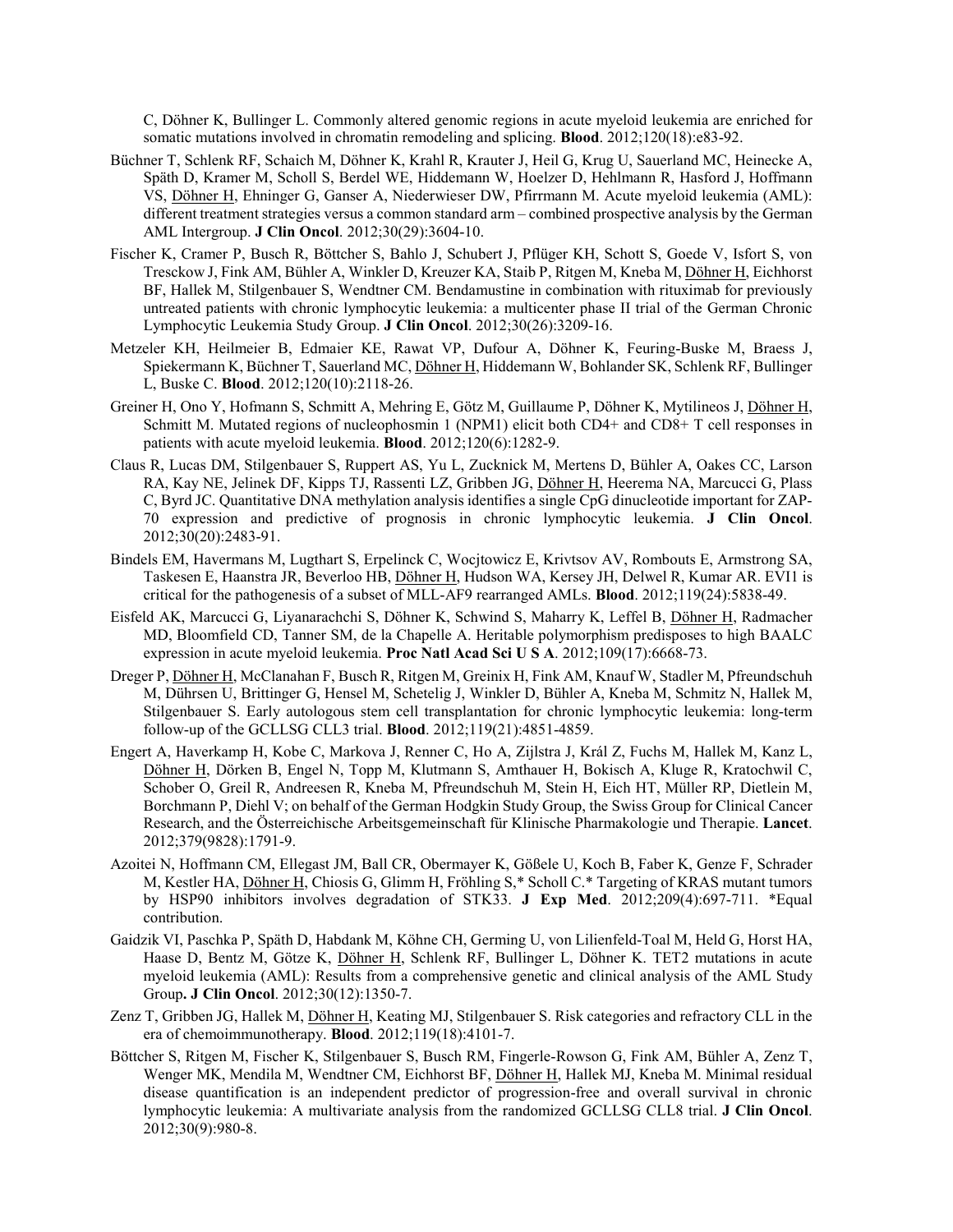- Rausch T, Jones DT, Zapatka M, Stütz AM, Zichner T, Weischenfeldt J, Jäger N, Remke M, Shih D, Northcott PA, Pfaff E, Tica J, Wang Q, Massimi L, Witt H, Bender S, Pleier S, Cin H, Hawkins C, Beck C, von Deimling A, Hans V, Brors B, Eils R, Scheurlen W, Blake J, Benes V, Kulozik AE, Witt O, Martin D, Zhang C, Porat R, Merino DM, Wasserman J, Jabado N, Fontebasso A, Bullinger L, Rücker FG, Döhner K, Döhner H, Koster J, Molenaar JJ, Versteeg R, Kool M, Tabori U, Malkin D, Korshunov A, Taylor MD, Lichter P, Pfister SM, Korbel JO. Genome sequencing of pediatric medulloblastoma links catastrophic DNA rearrangements with TP53 mutations. **Cell**. 2012;148(1-2):59-71.
- Kühn MW, Radtke I, Bullinger L, Goorha S, Cheng J, Edelmann J, Gohlke J, Su X, Paschka P, Pounds S, Krauter J, Ganser A, Quessar A, Ribeiro R, Gaidzik VI, Shurtleff S, Krönke J, Holzmann K, Ma J, Schlenk RF, Rubnitz JE, Döhner K, Döhner H, Downing JR. High-resolution genomic profiling of adult and pediatric core-binding factor acute myeloid leukemia reveals new recurrent genomic alterations. **Blood**. 2012;119(10):e67-75. \*Equal contribution
- Rücker FG, Schlenk RF, Bullinger L, Kayser S, Teleanu V, Kett H, Habdank M, Kugler CM, Holzmann K, Gaidzik VI, Paschka P, Held G, von Lilienfeld-Toal M, Lübbert M, Fröhling S, Zenz T, Krauter J, Schlegelberger B, Ganser A, Lichter P, Döhner K, Döhner H. TP53 alterations in acute myeloid leukemia with complex karyotype correlate with specific copy number alterations, monosomal karyotype, and dismal outcome. **Blood**. 2012;119(9):2114-21.
- Kayser S, Zucknick M, Döhner K, Krauter J, Köhne CH, Horst HA, Held G, von Lilienfeld-Toal M, Wilhelm S, Rummel M, Germing U, Götze K, Nachbaur D, Schlegelberger B, Göhring G, Späth D, Morlok C, Teleanu V, Ganser A, Döhner H, Schlenk RF. Monosomal karyotype in adult acute myeloid leukemia: prognostic impact and outcome after different treatment strategies. **Blood**. 2012;119(2):551-8.
- Lübbert M, Ruter B, Claus R, Schmoor C, Schmid M, Germing U, Kündgen A, Rethwisch V, Ganser A, Platzbecker U, Galm O, Brugger W, heil G, Hackanson B, Deschler B, Döhner K, Hagemeijer A, Wijermans P, Döhner H. A multicenter phase II trial of Decitabine as first-line treatment of older AML patients judged unfit for induction chemotherapy. **Haematologica**. 2012;97(3):393-401.

- Döhner H, Gaidik VI. Impact of genetic features on treatment decisions in AML. **Hematology Am Soc Hematol Educ Program**. 2011;2011:36-42.
- Russ AC, Sander S, Luck SC, Lang KM, Bauer M, Rucker FG, Kestler HA, Schlenk RF, Döhner H, Holzmann K, Döhner K, Bullinger L. Integrative nucleophosmin mutation-associated microRNA and gene expression pattern analysis identifies novel microRNA – target gene interactions in acute myeloid leukemia. **Haematologica**. 2011;96(12):1783-91.
- Kuchenbauer F, Mah SM, Heuser M, McPherson A, Ruschmann J, Rouhi A, Berg T, Bullinger L, Argiropoulos B, Morin RD, Lai D, Starczynowski DT, Karsan A, Eaves CJ, Watahiki A, Wang Y, Aparicio SA, Ganser A, Krauter J, Döhner H, Döhner K, Marra MA, Camargo FD, Palmqvist L, Buske C, Humphries RK. Comprehensive analysis of mammalian miRNA\* species and their role in myeloid cells. **Blood**. 2011;118(12):3350-3358.
- Krönke J, Schlenk RF, Jensen KO, Tschürtz F, Corbacioglu A, Gaidzik VI, Paschka P, Onken S, Eiwen K, Habdank M, Späth D, Lübbert M, Wattad M, Kindler T, Salih HR, Held G, Nachbaur D, von Lilienfeld-Toal M, Germing U, Haase D, Mergenthaler HG, Krauter J, Ganser A, Göhring G, Schlegelberger B, Döhner H, Döhner K. Monitoring of minimal residual disease in *NPM1* mutated acute myeloid leukemia: A study of the German-Austrian AML Study Group (AMLSG). **J Clin Oncol**. 2011;29(19):2709-16.
- Kvinlaug BT, Chan WI, Bullinger L, Ramaswami M, Sears C, Foster D, Lazic SE, Okabe R, Benner A, Lee BH, De Silva I, Valk PJ, Delwel R, Armstrong SA, *Döhner H*, Gilliland DG, Huntly B. Common and overlapping oncogenic pathways contribute to the evolution of acute myeloid leukemias. **Cancer Res**. 2011;71(12):4117- 29.
- Gaidzik VI, Bullinger L, Schlenk RF, Zimmermann AS, Röck J, Paschka P, Corbacioglu A, Krauter J, Schlegelberger B, Ganser A, Späth D, Kündgen A, Schmidt-Wolf I, Götze K, Nachbaur D, Pfreundschuh M, Horst HA, Döhner H, Döhner K. *RUNX1* mutations in acute myeloid leukemia: Results from a comprehensive genetic and clinical analysis on 945 patients from the AML Study Group (AMLSG). **J Clin Oncol**. 2011;29(10):1364-72.
- Taskesen E,\* Bullinger L,\* Corbacioglu A, Sanders M, Erpelinck CA, Wouters BJ, van der Poel-van de Luytgaarde S, Damm F, Krauter J, Ganser A, Schlenk RF, Lowenberg B, Delwel R, Döhner H, Valk PJ,\* Döhner K.\* Prognostic impact, concurrent genetic mutations and gene expression features of AML with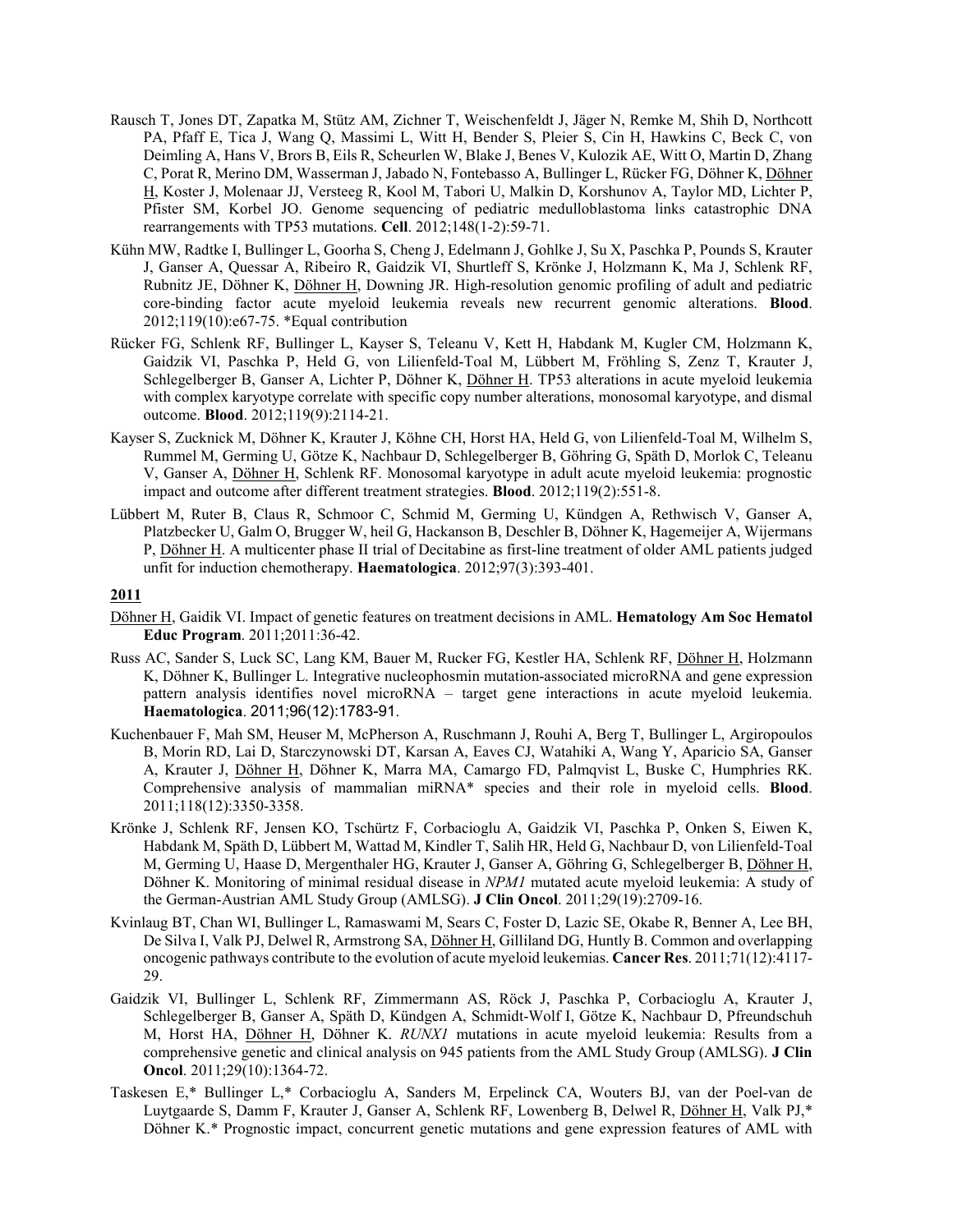CEBPA mutations in a cohort of 1182 cytogenetically normal AML: further evidence for CEBPA double mutant AML as a distinctive disease entity. **Blood**. 2011;117(8):2469-75. \*Equal contribution

- Kayser S, Döhner K, Krauter J, Köhne CH, Horst HA, Held G, von Lilienfeld-Toal M, Wilhelm S, Kündgen A, Götze K, Rummel M, Nachbaur D, Schlegelberger B, Göhring G, Späth D, Morlok C, Zucknick M, Ganser A, Döhner H, Schlenk RF. The impact of therapy-related acute myeloid leukemia (AML) on outcome in 2,853 adult patients with newly diagnosed AML. **Blood**. 2011;117(7):2137-45.
- Marcucci G, Haferlach T, Döhner H. Molecular genetics of adult acute myeloid leukemia: prognostic and therapeutic implications. **J Clin Oncol**. 2011;29(5):475-86.

- Hallek M, Fischer K, Fingerle-Rowson G, Fink AM, Busch R, Mayer J, Hensel M, Hopfinger G, Hess G, von Grünhagen U, Bergmann M, Catalano J, Zinzani PL, Caligaris-Cappio F, Seymour JF, Berrebi A, Jäger U, Cazin B, Trneny M, Westermann A, Wendtner CM, Eichhorst BF, Staib P, Bühler A, Winkler D, Zenz T, Böttcher S, Ritgen M, Mendila M, Kneba M, Döhner H, Stilgenbauer S; International Group of Investigators; German Chronic Lymphocytic Leukaemia Study Group. Addition of rituximab to fludarabine and cyclophosphamide in patients with chronic lymphocytic leukaemia: a randomised, open-label, phase 3 trial. **Lancet**. 2010;376(9747):1164-74.
- Schlenk RF, Döhner K, Mack S, Stoppel M, Király F, Götze K, Hartmann F, Horst HA, Koller E, Petzer A, Grimminger W, Kobbe G, Glasmacher A, Salwender H, Kirchen H, Haase D, Kremers S, Matzdorff A, Benner A, Döhner H. Prospective evaluation of allogeneic hematopoietic stem-cell transplantation from matched related and matched unrelated donors in younger adults with high-risk acute myeloid leukemia: German-Austrian trial AMLHD98A. **J Clin Oncol**. 2010;28(30):4642-8.
- Zenz T, Eichhorst B, Busch R, Denzel T, Häbe S, Winkler D, Bühler A, Edelmann J, Bergmann M, Hopfinger G, Hensel M, Hallek M, Döhner H, Stilgenbauer S. *TP53* mutation and survival in chronic lymphocytic leukemia. **J Clin Oncol**. 2010;28(29):4473-9.
- Lugthart S,\* Gröschel S,\* Beverloo HB, Kayser S, Valk PJ, van Zelderen-Bhola SL, Ossenkoppele GJ, Vellenga E, van den Berg-de Ruiter E, Schanz U, Verhoef G, Vandenberghe P, Ferrant A, Köhne CH, Pfreundschuh M, Horst HA, Koller E, von Lilienfeld-Toal M, Bentz M, Ganser A, Schlegelberger B, Jotterand M, Krauter J, Pabst T, Theobald M, Schlenk RF, Delwel R, Döhner K, Löwenberg B,\* Döhner H.\* Clinical, molecular, and prognostic significance of WHO type inv(3)(q21q26.2)/t(3;3)(q21;q26.2) and various other 3q abnormalities in acute myeloid leukemia. **J Clin Oncol**. 2010;28(24):3890-8. \*Equal contribution
- Corbacioglu A,\* Scholl C,\* Schlenk RF, Eiwen K, Du J, Bullinger L, Fröhling S, Reimer P, Rummel M, Derigs HG, Nachbaur D, Krauter J, Ganser A, *Döhner H*, Döhner K. Prognostic impact of minimal residual disease in *CBFB*-*MYH11*-positive acute myeloid leukemia. **J Clin Oncol**. 2010;28(23):3724-9. \*Equal contribution
- Dreger P, Döhner H, Ritgen M, Böttcher S, Busch R, Dietrich S, Bunjes D, Cohen S, Schubert J, Hegenbart U, Beelen D, Zeis M, Stadler M, Hasenkamp J, Uharek L, Scheid C, Humpe A, Zenz T, Winkler D, Hallek MJ, Kneba M, Schmitz N, Stilgenbauer S. Allogeneic stem cell transplantation provides durable disease control in poor-risk chronic lymphocytic leukemia: long-term clinical and MRD results of the GCLLSG CLL3X trial. **Blood**. 2010 Jul 1. [Epub ahead of print].
- Paschka P, Schlenk RF, Gaidzik VI, Habdank M, Krönke J, Bullinger L, Späth D, Kayser S, Zucknick M, Götze K, Horst HA, Germing U, Döhner H, Döhner K. *IDH1* and *IDH2* mutations are frequent genetic alterations in acute myeloid leukemia (AML) and confer adverse prognosis in cytogenetically normal AML with *NPM1* mutation without *FLT3*-ITD. **J Clin Oncol**. 2010;28(22):3636-43.
- Gröschel S,\* Lugthart S,\* Schlenk RF, Valk PJM, Eiwen K, Goudswaard C, van Putten WJL, Kayser S, Verdonck LF, Lübbert M, Ossenkoppele GJ, Germing U, Schmidt-Wolf I, Schlegelberger B, Krauter J, Ganser A, Döhner H, Löwenberg B, Döhner K,\* Delwel R.\* High EVI1 expression predicts outcome in younger adult patients with acute myeloid leukemia and is associated with distinct cytogenetic abnormalities. **J Clin Oncol**. 2010;28(12):2101-7. \*Equal contribution
- Bullinger L, Ehrich M, Döhner K, Schlenk RF, Döhner H, Nelson MR, van den Boom D. Quantitative DNAmethylation predicts survival in adult acute myeloid leukemia patients. **Blood**. 2010;115(3):636-642.
- Zenz T, Mertens D, Küppers R, Döhner H, Stilgenbauer S. From pathogenesis to treatment of chronic lymphocytic leukaemia. **Nat Rev Cancer**. 2010;10(1):37-50.
- Döhner H, Estey EH, Amadori S, Appelbaum FR, Büchner T, Burnett AK, Dombret H, Fenaux P, Grimwade D, Larson RA, Lo-Coco F, Naoe T, Niederwieser D, Ossenkoppele GJ, Sanz M, Sierra J, Tallman MS,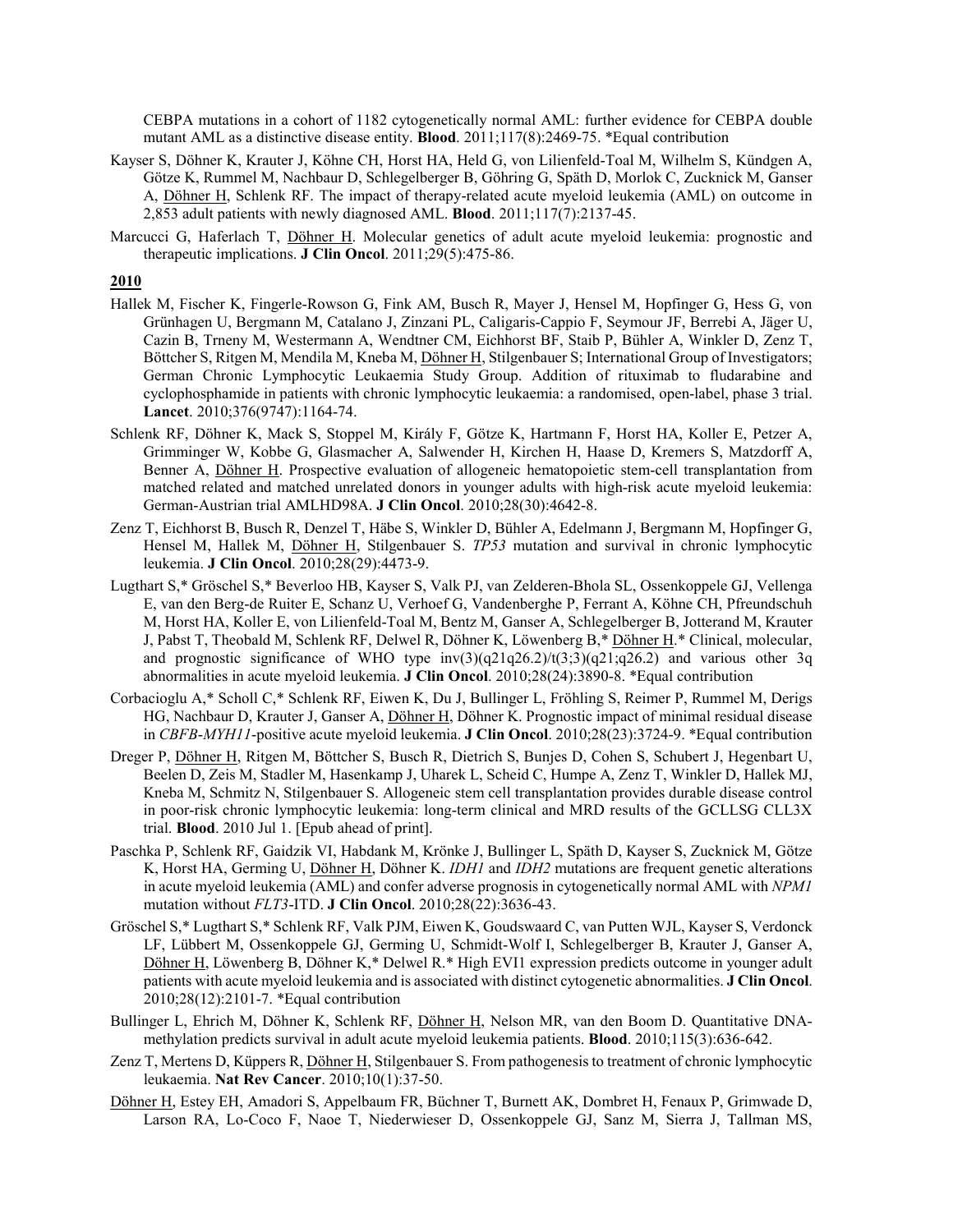Löwenberg B, Bloomfield CD. Diagnosis and management of acute myeloid leukemia in adults: recommendations from an International Expert Panel, on behalf of the European LeukemiaNet. **Blood**. 2010;115(3):453-474.

### **2009**

- Loeder S, Zenz T, Schnaiter A, Mertens D, Winkler D, Döhner H, Debatin KM, Stilgenbauer S, Fulda S. A novel paradigm to trigger apoptosis in chronic lymphocytic leukemia. **Cancer Res**. 2009;69(23):8977-8986.
- Zenz T, Häbe S, Denzel T, Mohr J, Winkler D, Bühler A, Sarno A, Groner S, Mertens D, Busch R. Hallek M, Döhner H, Stilgenbauer S: Detailed analysis of p53 pathway defects in fludarabine-refractory CLL: dissecting the contribution of 17p deletion, *TP53* mutation, p53-p21 dysfunction, and miR34a in a prospective clinical trial. **Blood**. 2009;114(13):2589-2597.
- Kayser S, Schlenk RF, Londono MC, Breitenbuecher F, Wittke K, Du J, Groner S, Späth D, Krauter J, Ganser A, Döhner H, Fischer T, Döhner K, for the German-Austrian AML Study Group (AMLSG). Insertion of FLT3 internal tandem duplication in the tyrosine kinase domain-1 is associated with resistance to chemotherapy and inferior outcome. **Blood**. 2009;114(12):2386-2392.
- Stilgenbauer S, Zenz T, Winkler D, Bühler A, Schlenk RF, Groner S, Busch R, Hensel M, Dührsen U, Finke J, Dreger P, Jäger U, Lengfelder E, Hohloch K, Söling U, Schlag R, Kneba M, Hallek M, Döhner H. Subcutaneous alemtuzumab in fludarabine-refractory chronic lymphocytic leukemia: clinical results and prognostic marker analyses from the CLL2H study of the GCLLSG. **J Clin Oncol.** 2009;27(24):3994-4001.
- Koreth J, Schlenk RF, Kopecky KJ, Honda S, Sierra J, Djulbegovic BJ, Wadleigh M, DeAngelo DJ, Stone RM, Sakamaki H, Appelbaum FR, Döhner H, Antin JH, Soiffer RJ, Cutler C. Allogeneic stem cell transplantation for acute myeloid leukemia in first complete remission: a systematic review and meta-analysis of 24 prospective clinical trials. **JAMA.** 2009;301:2349-61
- Gaidzik VI, Schlenk RF, Moschny S, Becker A, Bullinger L, Corbacioglu A, Krauter J, Schlegelberger B, Ganser A, Döhner H, Döhner K. Prognostic impact of *WT1* mutations in cytogenetically normal acute myeloid leukemia: a study of the German-Austrian AML Study Group. **Blood**. 2009;113:4505-11.
- Schlenk RF,\* Döhner K,\* Kneba M, Götze K, Hartmann F, del Valle F, Kirchen H, Koller E, Fischer JT, Bullinger L, Habdank M, Späth D, Groner S, Krebs B, Kayser S, Corbacioglu A, Anhalt A, Benner A, Fröhling S, Döhner H. Gene mutations and response to treatment with all-trans retinoic acid in elderly patients with acute myeloid leukemia – results from AMLSG trial AML HD98B. **Haematologica.** 2009;94:54-60. \*Equal contribution.
- Madan V, Madan B, Brykczynska U, Zilbermann F, Hogeveen K, Döhner K, Döhner H, Weber O, Blum C, Rodewald HR, Sassone-Corsi P, Peters AH, Fehling HJ. Impaired function of primitive hematopoietic cells in mice lacking the mixed-lineage-leukemia homolog MLL5. **Blood.** 2009;113:1444-54.
- Zenz T, Mohr J, Eldering E, Kater AP, Buhler A, Kienle D, Winkler D, Dürig J, van Oers M, Döhner H, Stilgenbauer S. miR-34a as part of the chemotherapy resistance network in chronic lympocytic leukemia. **Blood**. 2009;113:3801-8.
- [Sanz MA,](http://www.ncbi.nlm.nih.gov/sites/entrez?Db=pubmed&Cmd=Search&Term=%22Sanz%20MA%22%5BAuthor%5D&itool=EntrezSystem2.PEntrez.Pubmed.Pubmed_ResultsPanel.Pubmed_DiscoveryPanel.Pubmed_RVAbstractPlus) [Grimwade D,](http://www.ncbi.nlm.nih.gov/sites/entrez?Db=pubmed&Cmd=Search&Term=%22Grimwade%20D%22%5BAuthor%5D&itool=EntrezSystem2.PEntrez.Pubmed.Pubmed_ResultsPanel.Pubmed_DiscoveryPanel.Pubmed_RVAbstractPlus) [Tallman MS,](http://www.ncbi.nlm.nih.gov/sites/entrez?Db=pubmed&Cmd=Search&Term=%22Tallman%20MS%22%5BAuthor%5D&itool=EntrezSystem2.PEntrez.Pubmed.Pubmed_ResultsPanel.Pubmed_DiscoveryPanel.Pubmed_RVAbstractPlus) [Lowenberg B,](http://www.ncbi.nlm.nih.gov/sites/entrez?Db=pubmed&Cmd=Search&Term=%22Lowenberg%20B%22%5BAuthor%5D&itool=EntrezSystem2.PEntrez.Pubmed.Pubmed_ResultsPanel.Pubmed_DiscoveryPanel.Pubmed_RVAbstractPlus) [Fenaux P,](http://www.ncbi.nlm.nih.gov/sites/entrez?Db=pubmed&Cmd=Search&Term=%22Fenaux%20P%22%5BAuthor%5D&itool=EntrezSystem2.PEntrez.Pubmed.Pubmed_ResultsPanel.Pubmed_DiscoveryPanel.Pubmed_RVAbstractPlus) [Estey EH,](http://www.ncbi.nlm.nih.gov/sites/entrez?Db=pubmed&Cmd=Search&Term=%22Estey%20EH%22%5BAuthor%5D&itool=EntrezSystem2.PEntrez.Pubmed.Pubmed_ResultsPanel.Pubmed_DiscoveryPanel.Pubmed_RVAbstractPlus) [Naoe T,](http://www.ncbi.nlm.nih.gov/sites/entrez?Db=pubmed&Cmd=Search&Term=%22Naoe%20T%22%5BAuthor%5D&itool=EntrezSystem2.PEntrez.Pubmed.Pubmed_ResultsPanel.Pubmed_DiscoveryPanel.Pubmed_RVAbstractPlus) [Lengfelder E,](http://www.ncbi.nlm.nih.gov/sites/entrez?Db=pubmed&Cmd=Search&Term=%22Lengfelder%20E%22%5BAuthor%5D&itool=EntrezSystem2.PEntrez.Pubmed.Pubmed_ResultsPanel.Pubmed_DiscoveryPanel.Pubmed_RVAbstractPlus) [Buchner T,](http://www.ncbi.nlm.nih.gov/sites/entrez?Db=pubmed&Cmd=Search&Term=%22Buchner%20T%22%5BAuthor%5D&itool=EntrezSystem2.PEntrez.Pubmed.Pubmed_ResultsPanel.Pubmed_DiscoveryPanel.Pubmed_RVAbstractPlus) [Döhner H,](http://www.ncbi.nlm.nih.gov/sites/entrez?Db=pubmed&Cmd=Search&Term=%22Dohner%20H%22%5BAuthor%5D&itool=EntrezSystem2.PEntrez.Pubmed.Pubmed_ResultsPanel.Pubmed_DiscoveryPanel.Pubmed_RVAbstractPlus) [Burnett AK,](http://www.ncbi.nlm.nih.gov/sites/entrez?Db=pubmed&Cmd=Search&Term=%22Burnett%20AK%22%5BAuthor%5D&itool=EntrezSystem2.PEntrez.Pubmed.Pubmed_ResultsPanel.Pubmed_DiscoveryPanel.Pubmed_RVAbstractPlus) [Lo-Coco F.](http://www.ncbi.nlm.nih.gov/sites/entrez?Db=pubmed&Cmd=Search&Term=%22Lo-Coco%20F%22%5BAuthor%5D&itool=EntrezSystem2.PEntrez.Pubmed.Pubmed_ResultsPanel.Pubmed_DiscoveryPanel.Pubmed_RVAbstractPlus) Management of acute promyelocytic leukemia: Recommendations from an expert panel on behalf of the European LeukemiaNet. **[Blood.](javascript:AL_get(this,%20)** 2009;113:1875-91.

- Fröhling S, Döhner H. Molecular origins of cancer: Chromosomal abnormalities in cancer. **N Engl J Med**. 2008;359:722-734.
- Bloomfield CD, Marcucci G, Döhner K, Döhner H. Acute myeloid leukemia. Introduction. **Semin Oncol**. 2008;35:324-5.
- Zenz T, Kröber A, Scherer K, Habe S, Bühler A, Benner A, Denzel T, Winkler D, Edelmann J, Schwaenen C, Döhner H, Stilgenbauer S. Mono-allelic TP53 inactivation is associated with poor prognosis in CLL: Results from a detailed genetic characterization with long term follow-up. **Blood**. 2008;112:3322-9.
- Schlenk RF,\* Döhner K,\* Krauter J, Fröhling S, Corbacioglu A, Bullinger L, Habdank M, Späth D, Morgan M, Benner A, Schlegelberger B, Heil G, Ganser A, <sup>2</sup> Döhner H, for the German-Austrian AML Study Group (AMLSG). Mutations and outcome of treatment in cytogenetically normal acute myeloid leukemia. **N Engl J Med**. 2008;358:1909-18. \*Equal contribution. ° Shared senior authorship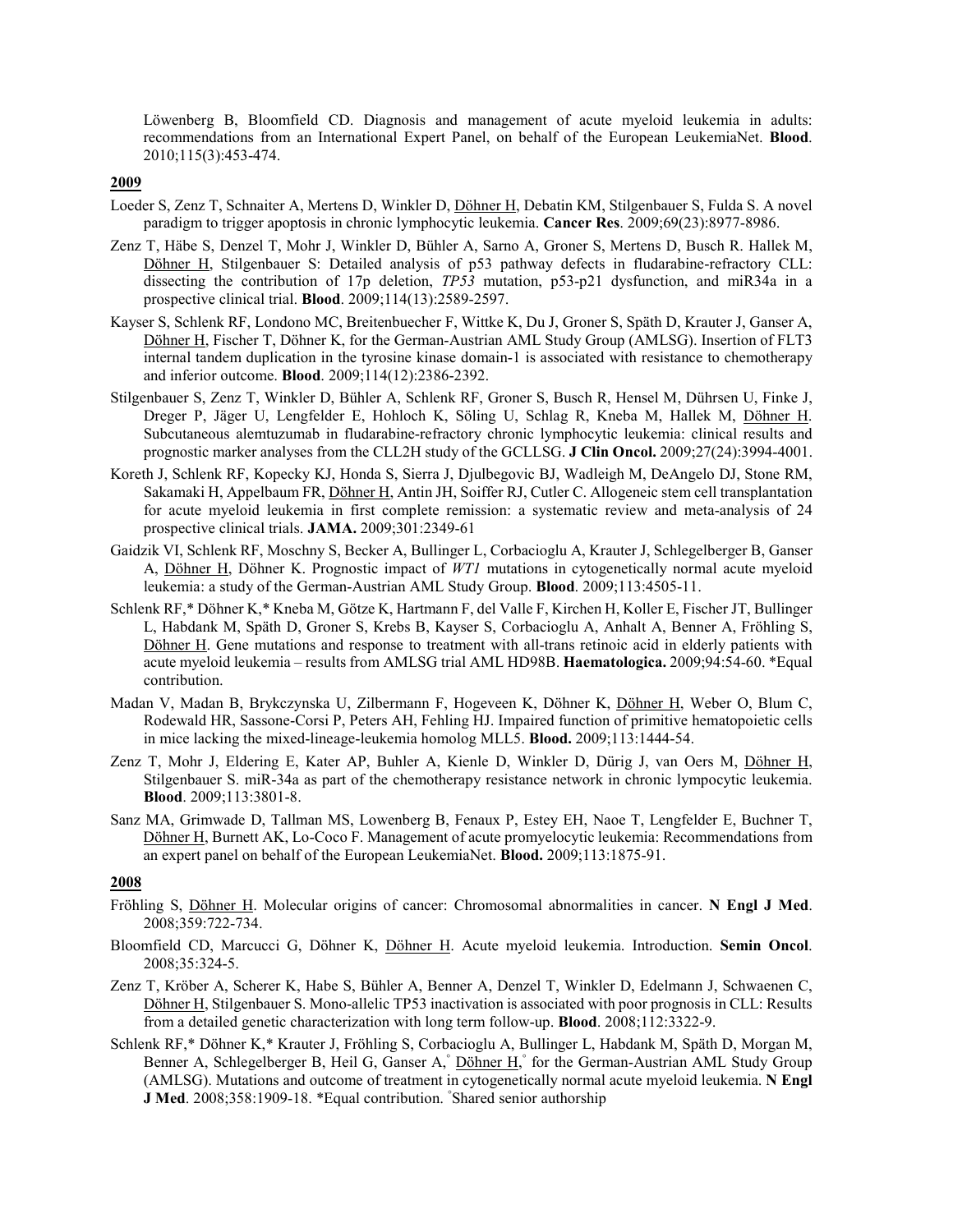- Bullinger L, Döhner K, Kranz R, Stirner C, Fröhling S, Scholl C, Kim YH, Schlenk RF, Tibshirani R, Döhner H,\* Pollack JR\*: A FLT3 gene-expression signature predicts clinical outcome in normal karyotype AML. **Blood**. 2008;111:4490-528. \*Shared senior authorship.
- Schmitt M, Schmitt A, Rojewski MT, Chen J, Giannopoulos K, Fei F, Yu Y, Götz M, Heyduk M, Ritter G, Speiser DE, Gnjatic S, Guillaume P, Ringhoffer M, Schlenk RF, Liebisch P, Bunjes D, Shiku H, Döhner H, Greiner J. RHAMM-R3 peptide vaccination in patients with acute myeloid leukemia, myelodysplastic syndrome and multiple myeloma elicits immunological and clinical responses. **Blood**. 2008;111:1357-65.
- Hallek M, Cheson BD, Catovsky D, Caligaris-Cappio F, Dighiero G, Döhner H, Hillmen P, Keating M, Montserrat E, Rai KR, Kipps TJ: Revised guidelines for the diagnosis and treatment of chronic lymphocytic leukemia: A Report from a Working Group sponsored by the International Workshop on Chronic Lymphocytic Leukemia (IWCLL). **Blood**. 2008;111:5446-56.

- Fröhling S,\* Scholl C,\* Levine RL, Loriaux M, Boggon TJ, Bernard OA, Berger R, Döhner H, Döhner K, Ebert BL, Teckie S, Golub TR, Schittenhelm MM, Lee BH, Griffin JD, Stone RM, Heinrich MC, Deininger MW, Druker BJ, Gilliland DG. Identification of driver and passenger mutations of FLT3 by high-throughput DNA sequence analysis and functional assessment of candidate alleles. **Cancer Cell**. 2007;12:501-13. \*Equal contribution.
- Bullinger L, Rücker FG, Kurz S, Du J, Scholl C, Sander S, Corbacioglu A, Lottaz C, Krauter J, Fröhling S, Ganser A, Schlenk RF, Döhner K, Pollack JR,\* Döhner H\*: Gene expression profiling identifies distinct subclasses of core binding factor acute myeloid leukemia. **Blood**. 2007;110:1291-300. \* Equal contribution.
- Scholl C, Bansal D, Döhner K, Eiwen K, Huntly BJ, Lee BH, Rücker FG, Schlenk RF, Bullinger L, Döhner H, Gilliland DG, Fröhling S: The homeobox gene CDX2 is aberrantly expressed in most cases of acute myeloid leukemia and promotes leukemogenesis. **J Clin Invest**. 117:1037-1048, 2007.

#### **2006**

Estey E, Döhner H: Acute myeloid leukemia (Seminar). **Lancet**. 2006;368:1894-1907.

Rücker FG,\* Bullinger L,\* Schwaenen C, Lipka DB, Wessendorf S, Fröhling S, Bentz M, Miller S, Scholl C, Schlenk RF, Radlwimmer B, Kestler HA, Pollack JR, Lichter P, Döhner K, Döhner H: Disclosure of candidate genes in acute myeloid leukemia with complex karyotypes using microarray-based molecular characterization. **J Clin Oncol**. 2006;24:3887-3894. \* Equal contribution.

### **2005 and earlier**

- Döhner K\*, Schlenk RF\*, Habdank M, Scholl C, Rücker FG, Corbacioglu A, Bullinger L, Fröhling S, Döhner H: Mutant nucleophosmin (*NPM1*) predicts favorable prognosis in younger adults with acute myeloid leukemia and normal cytogenetics – interaction with other gene mutations. **Blood**. 2005;106:3740-6. \*Equal contribution.
- Fröhling S, Döhner H: Disruption of CEBPA function A paradigm in myeloid leukemogenesis. **N Engl J Med**. 2004;351:2370-2372.
- Bullinger L, Döhner K, Bair E, Fröhling S, Schlenk R, Tibshirani R, <u>Döhner H</u>, Pollack JR: Use of gene expression profiling to identify prognostic subclasses in adult acute myeloid leukemia. **N Engl J Med**. 2004;350:1605- 1616.
- Fröhling S, Schlenk RF, Stolze I, Bihlmayr J, Benner A, Kreitmeier S, Tobis K, Döhner H, Döhner K: *CEBPA* mutations in younger adults with acute myeloid leukemia and normal cytogenetics: prognostic relevance and analysis of cooperating mutations. **J Clin Oncol**. 2004;22:624-633. [*Comment* in **J Clin Oncol**. 2004;22:582-584].
- Cheson BD, Bennett JM, Kopecky KJ, Büchner T, Willman CL, Estey EH, Schiffer CA, Döhner H, Tallman MS, Lister TA, Lo Coco F, Willemze R, Biondi A, Hiddemann W, Larson RA, Löwenberg B, Sanz MA, Head DR, Ohno R, Bloomfield CD: Revised recommendations of the International Working Group for diagnosis, standardization of response criteria, treatment outcomes and reporting standards for therapeutic trials in acute myeloid leukemia. **J Clin Oncol**. 2003;21:4642-4649.
- Scherer SW, Cheung J, MacDonald JR, ... Döhner H, Döhner K, Rommens JM, Vincent JB, Venter JC, Li PW, Mural RJ, Adams MD, Tsui LC. Human chromosome 7: DNA sequence and biology. **Science**. 2003;300:767-772.